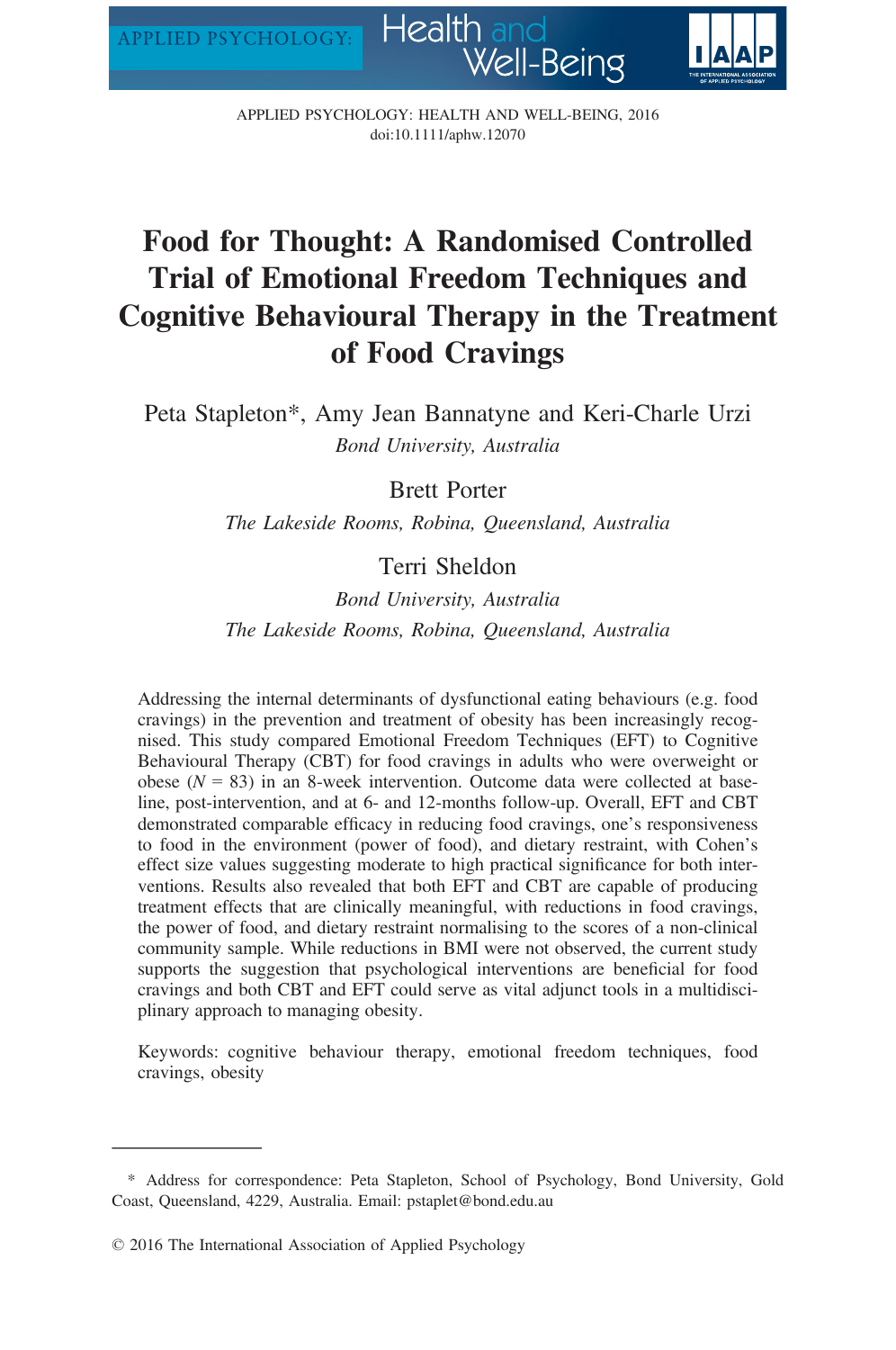### INTRODUCTION

According to the World Health Organization (WHO), obesity has become a vast global epidemic, with prevalence rates more than doubling between 1980 and 2014 (WHO, 2014). By 2030, the percentage of individuals classified as overweight or obese range globally is expected to increase to 57.8 per cent, an increase of 5.8 per cent over a 15-year period (Kelly, Yang, Chen, Reynolds, & He, 2008). With no indication of this trend ceasing, and increasing evidence that the number of individuals falling within the overweight and obese categories is growing, the importance of addressing issues contributing to obesity (directly or indirectly) is clear (Aitken, Allman-Farinelli, King, & Bauman, 2009). Although efforts to address environmental factors and behaviours contributing to obesity are under way, research has highlighted the importance of addressing the internal determinants of dysfunctional eating behaviours in the prevention and treatment of obesity (Buckroyd & Rother, 2008).

The presence of food cravings, for instance, has been shown to serve as an important factor influencing appetite control (Blundell et al., 2005). Food cravings generally refer to a motivational state in which the individual feels an intense desire to seek and consume a specific food (Tiggemann & Kemps, 2005). Although food cravings have been associated with hunger and at times have been attributed to nutritional deficits (Wansink, Cheney, & Chan, 2003), nutritional deprivation is not a necessary condition for food cravings to occur. Other precipitating factors include negative mood states (Lafay et al., 2001), menstrual-related fluctuations (Zellner, Garriga-Trillo, Centeno, & Wadsworth, 2004), and cognitive factors such as expectancies (Haddock & Dill, 2000).

Food cravings also play an important role in excess energy intake and weight gain (Moreno, Rodríguez, Fernandez, Tamez, & Cepeda-Benito, 2008; Steel, Kemps, & Tiggemann, 2006), increases in BMI (Delahanty, Meigs, Hayden, Williamson, & Nathan, 2002; Franken & Muris, 2005), lack of weight loss success (Jakubowisz, Froy, Wainstein, & Boaz, 2011), binge eating (Gendall, Joyce, Sullivan, & Bulik, 1998), and early dropout from weight loss interventions (Lim, Norman, Clifton, & Noakes, 2009; Moreno et al., 2008). Even in non-clinical samples, food cravings have been positively correlated to body weight, highlighting the considerable role of cravings in food consumption (Franken & Muris, 2005).

The physiological effects of being overweight or obese are well established. Obesity is a causative factor increasing an individual's risk of developing cardiovascular disease, Type II diabetes, musculoskeletal disorders, and premature mortality (see Reilly & Kelly, 2011, for a full review). The increasing healthcare cost of obesity has also been highlighted in a recent systematic review (Withrow & Alter, 2010), with obesity reportedly accounting for 0.7 to 2.8 per cent of total healthcare expenditures, depending on the country.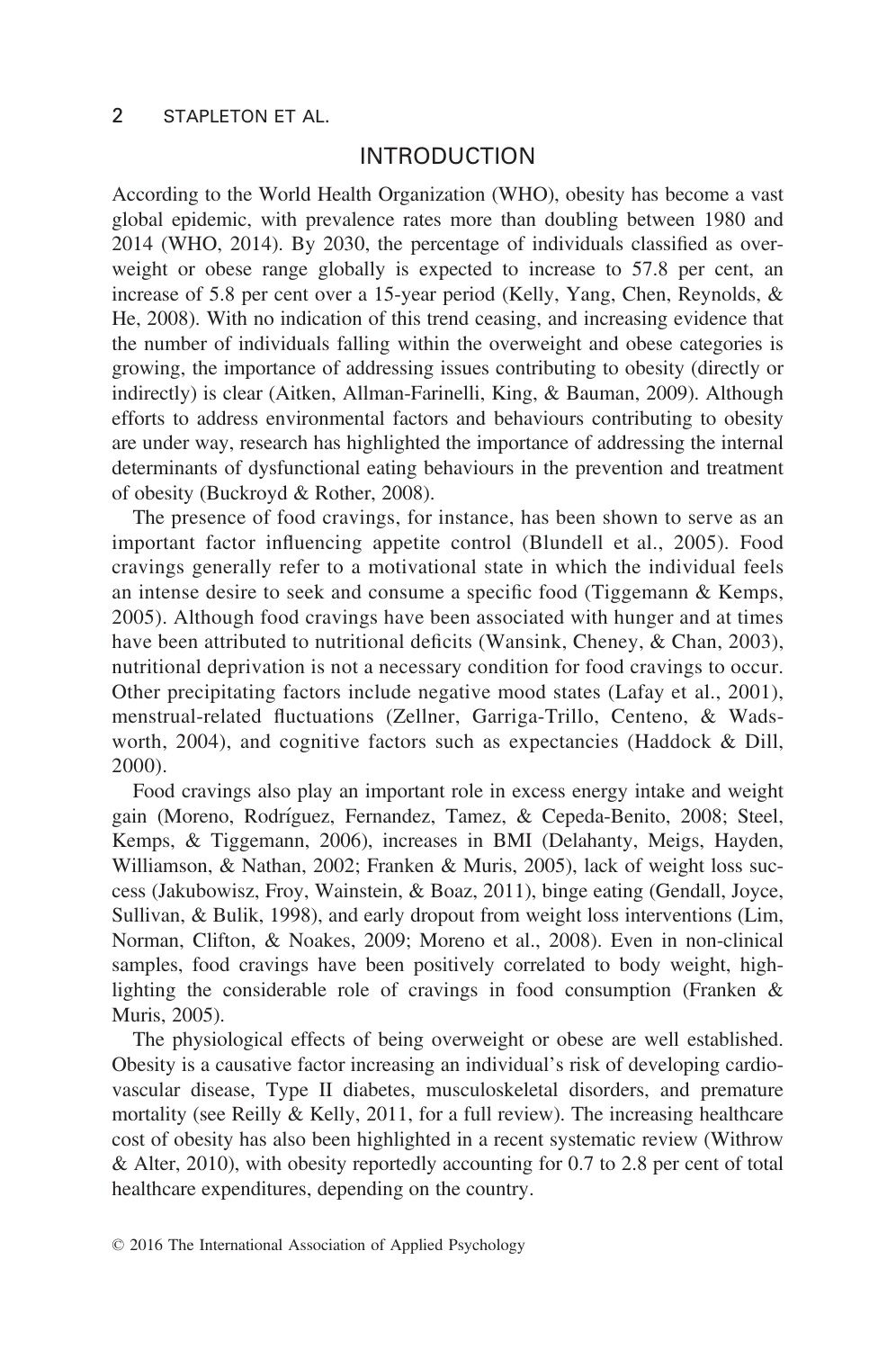#### PSYCHOLOGICAL TREATMENT OF FOOD CRAVINGS 3

Given the significant impact of obesity, on both individuals and the community, considerable resources have been devoted to developing effective weight control interventions in recent years. Effectively managing obesity, however, is widely acknowledged to be a difficult problem (Turk et al., 2009). More specifically, behavioural weight loss programmes (e.g. dietary restraint and physical exercise), long purported to be the solution to the obesity crisis, have demonstrated modest short-term effectiveness (Wadden, Steen, Wingate, & Foster, 1996), but poor long-term maintenance (Turk et al., 2009). For example, metaanalytic and longitudinal studies indicate that between one- and two-thirds of the weight lost through behavioural weight reduction programmes is regained within a year, and almost all weight is typically regained 3 years post-intervention (Mann et al., 2007). One possible explanation for this poor weight loss retention is the simultaneous increase in the frequency of food cravings with dieting attempts (particularly those based on principles of "eat less and exercise more"), suggesting that food cravings might serve as an important barrier to weight loss (Jackubowisz et al., 2011; Massey & Hill, 2012).

# Psychological Interventions for Food Cravings

Despite the issues related to long-term weight loss maintenance, meta-analytic studies of weight programmes have revealed that individuals who are overweight or obese do benefit from psychological intervention to enhance weight reduction and reduce food cravings, particularly cognitive behavioural strategies (Ismail, Winkley, & Rabe-Hesketh, 2004; Shaw, O'Rourke, Del Mar, & Kenardy, 2005). CBT approaches targeting obesity not only focus on addressing an individual's overeating or low level of activity, but also the mechanisms hypothesised to perpetuate weight gain or prevent successful weight loss maintenance (Cooper & Fairburn, 2001). The failure to address underlying cognitive (i.e. distorted thought patterns) and emotional factors has been shown to be an important barrier to achieving clinically significant treatment gains (Blundell et al., 2005). In terms of efficacy, Wilson and Fairburn (2007) found that cognitive behavioural strategies for emotionally driven or cravinginduced eating were associated with significant decreases in the frequency of these eating behaviours, with up to half of patients in this study ceasing to binge altogether.

Despite the efficacy of cognitive behavioural strategies for bulimia nervosa and binge eating disorder, therapeutic approaches have been relatively ineffectual in relation to food cravings in both clinical and community samples (Kemps & Tiggemann, 2010). A Cochrane review (Shaw et al., 2005) highlighted that CBT and behaviour therapy (BT) significantly improved the success of weight loss for overweight and obese research participants, while cognitive therapy (CT) alone was not found to be effective as a weight loss treatment. Similarly, there appears to be a paucity of research examining the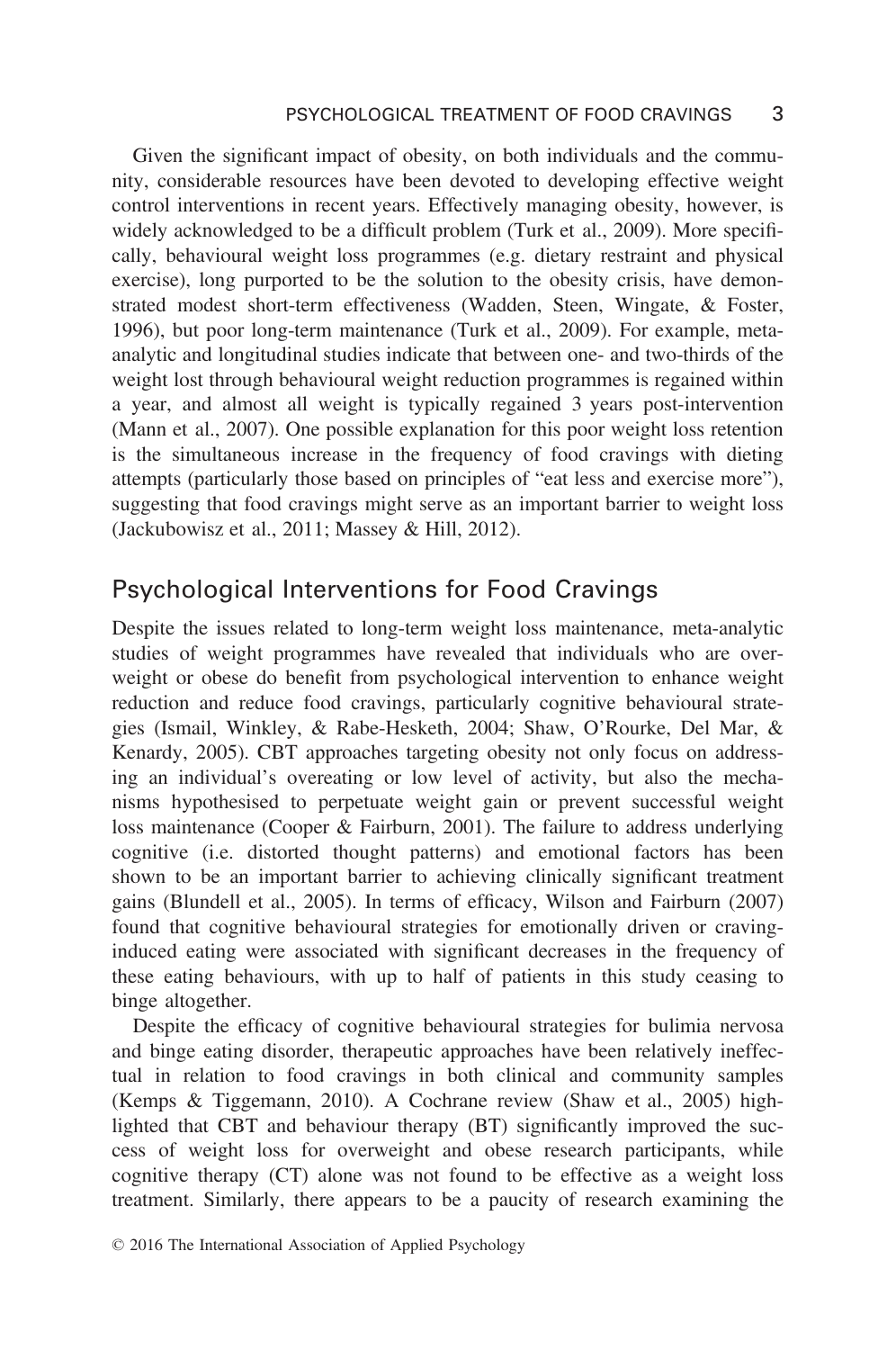use of other psychological interventions (other than CBT) in the treatment of food cravings or weight loss interventions (Shaw et al., 2005). Moreover, the literature suggests that the long-term effectiveness of CBT for weight concerns is limited (e.g. Schuurmans et al., 2009). Therefore, novel and distinctive craving reduction strategies could serve as vital therapeutic tools in reducing the impact of obesity. However, longitudinal evaluation of these techniques in relation to weight and BMI reduction/management is required (Stapleton, Sheldon, & Porter, 2012).

# A Novel Approach to Reducing Food Cravings

One novel treatment approach that has been receiving increasing attention is Emotional Freedom Techniques (EFT). EFT combines psychological methods (e.g. cognitive and exposure techniques) with stimulation of the "meridians" using acupuncture points (acupoints; Stapleton et al., 2012). The meridians are thought of in the practice of acupuncture as pathways for the body's subtle energy system, and techniques such as EFT that utilise the meridians for psychological change typically fall within the categorisation of "energy psychology". Rather than using acupuncture needles, EFT has clients tap, usually with two fingers, in the area of acupoints on the face and upper body (Craig, 2010).

While the mechanisms that would account for EFT's encouraging clinical outcomes have not been definitively established, the technique appears to rapidly produce desired changes in the neurochemistry maintaining the problem being addressed. This generic effect would appear to explain EFT's demonstrated success in treating a range of conditions (Feinstein, 2012). For example, EFT has been successful in treating a range of psychological conditions including generalised and specific anxiety, phobias, depression, post-traumatic stress disorder (PTSD), chronic pain, addiction, and emotional eating and food cravings (Church, 2013; Feinstein, 2012). Treatment length has typically varied between one and ten sessions, with phobias effectively treated within one EFT session and PTSD requiring between four and ten (Church, Geronilla, & Dinter, 2009; Church, Piña, Reategui, & Brooks, 2012). Research has also indicated that treatment gains persist over time, including periods of 1 to 9 months (Church, 2010; Rowe, 2005; Wells, Polglase, Andrews, Carrington, & Baker, 2003).

In addition to psychological conditions, EFT has also been evaluated for its effect on psychological well-being, a range of physical conditions (e.g. skin disorders, fibromyalgia), and athletic performance (see Church, 2013, for a full review).

# EFT and Food Cravings

A study of 216 healthcare workers revealed that cravings for chocolate, food in general, alcohol, and tobacco decreased significantly from pre- to post-treatment,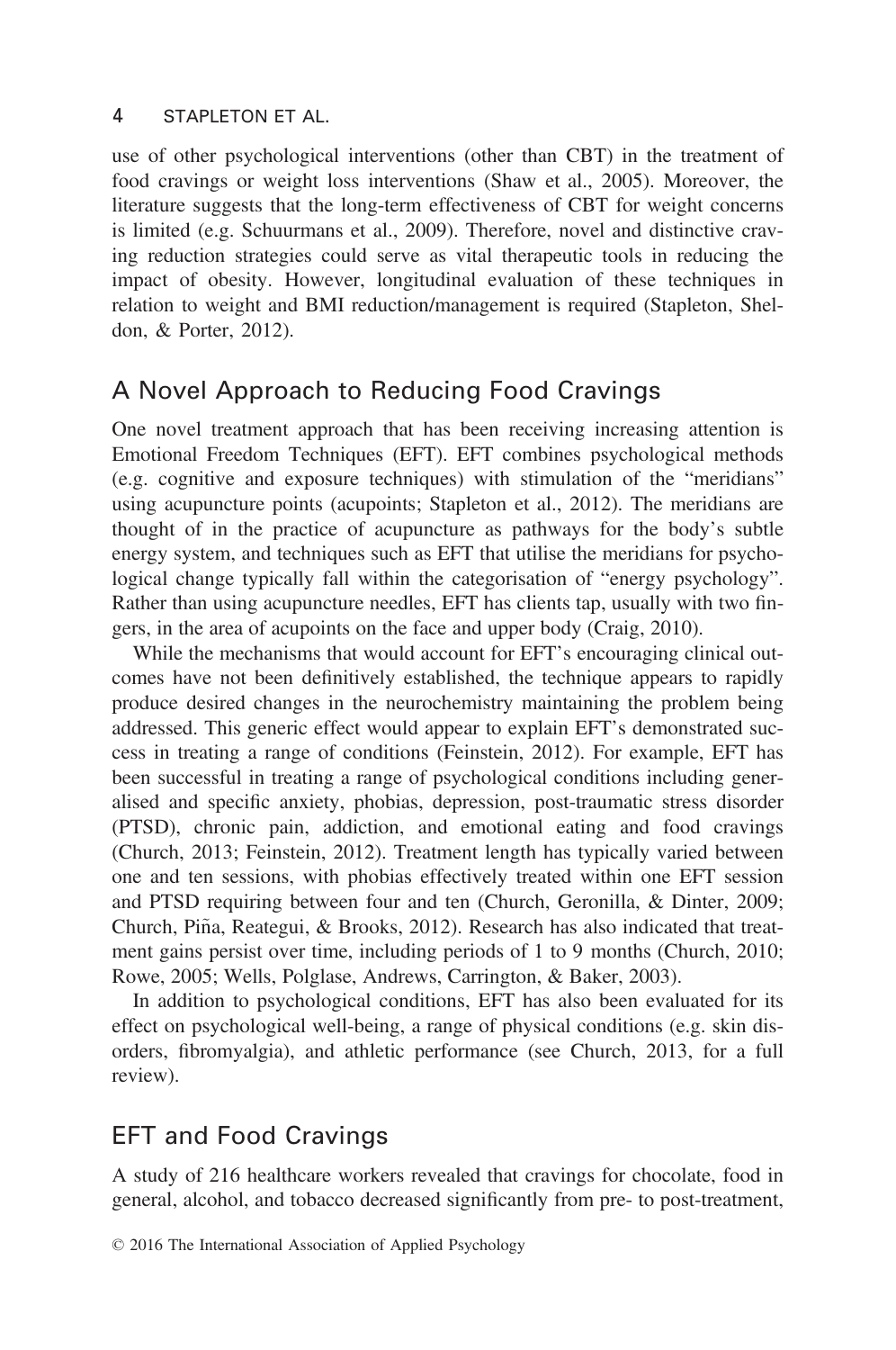following a single, full-day EFT group workshop (Church & Brooks, 2010). In an internet-based study of EFT and weight loss, which examined a range of affective and craving symptomatology in 72 adults enrolled in a 6-week online programme to address emotional eating, a significant decrease in depressive symptoms and body weight (12lb during the first 6 weeks and a further 3lb in the subsequent 6 months) was observed (Church & Wilde, 2013). Despite the need for more robust methodology (e.g. randomised controlled trials [RCTs]) acknowledged by the researchers, findings of these studies provided preliminary evidence for the effectiveness of EFT in the treatment of weight loss and food cravings.

An RCT conducted by Stapleton, Sheldon, Porter, and Whitty (2011) evaluated the efficacy of a 4-week EFT group programme in the treatment of food cravings in overweight or obese adults against a wait-list control across several time points (baseline, post, 6- and 12-month follow-ups). More specifically, the 4-week programme involved: (1) psychoeducation about EFT and how it works; (2) the nature of food cravings and how they can be addressed using the EFT tapping sequence; (3) feelings and food; and (4) relapse prevention, and using EFT for stress, relaxation, and goal setting. Results of the study revealed that EFT was associated with significant improvements in food cravings, the subjective power of food, and craving restraint, from baseline to immediately postintervention when compared to a waitlist control. The waitlist condition received the EFT treatment immediately after their data were obtained for comparison purposes and the total sample was then analysed for the EFT treatment effect. This improvement in food cravings and the subjective power of food was maintained at the 6-month follow-up period, with a delayed positive effect observed for food restraint. Whilst no improvements in BMI or body weight were observed immediately following the EFT intervention or even at 6 months, a significant reduction in BMI, body weight, and psychological distress was observed at the 12-month follow-up (Stapleton et al., 2012). Improvements in food cravings, subjective power of food, and restraint were also maintained at 12-month follow-up. However, despite the promising nature of the findings, the comparison condition was a waitlist control rather than an established empirically supported treatment.

### The Current Study

Given the emerging body of empirical literature surrounding EFT, the current study sought to demonstrate that the experimental treatment (EFT) was not unacceptably less efficacious than a standard treatment (CBT) for reducing food cravings (non-inferiority trial design). It is anticipated that EFT as a clinical intervention may have certain advantages over current treatments such as skill practicality, reduced cost, or greater ease of administration outside of structured therapy. It was anticipated that after evidence of EFT being a non-inferior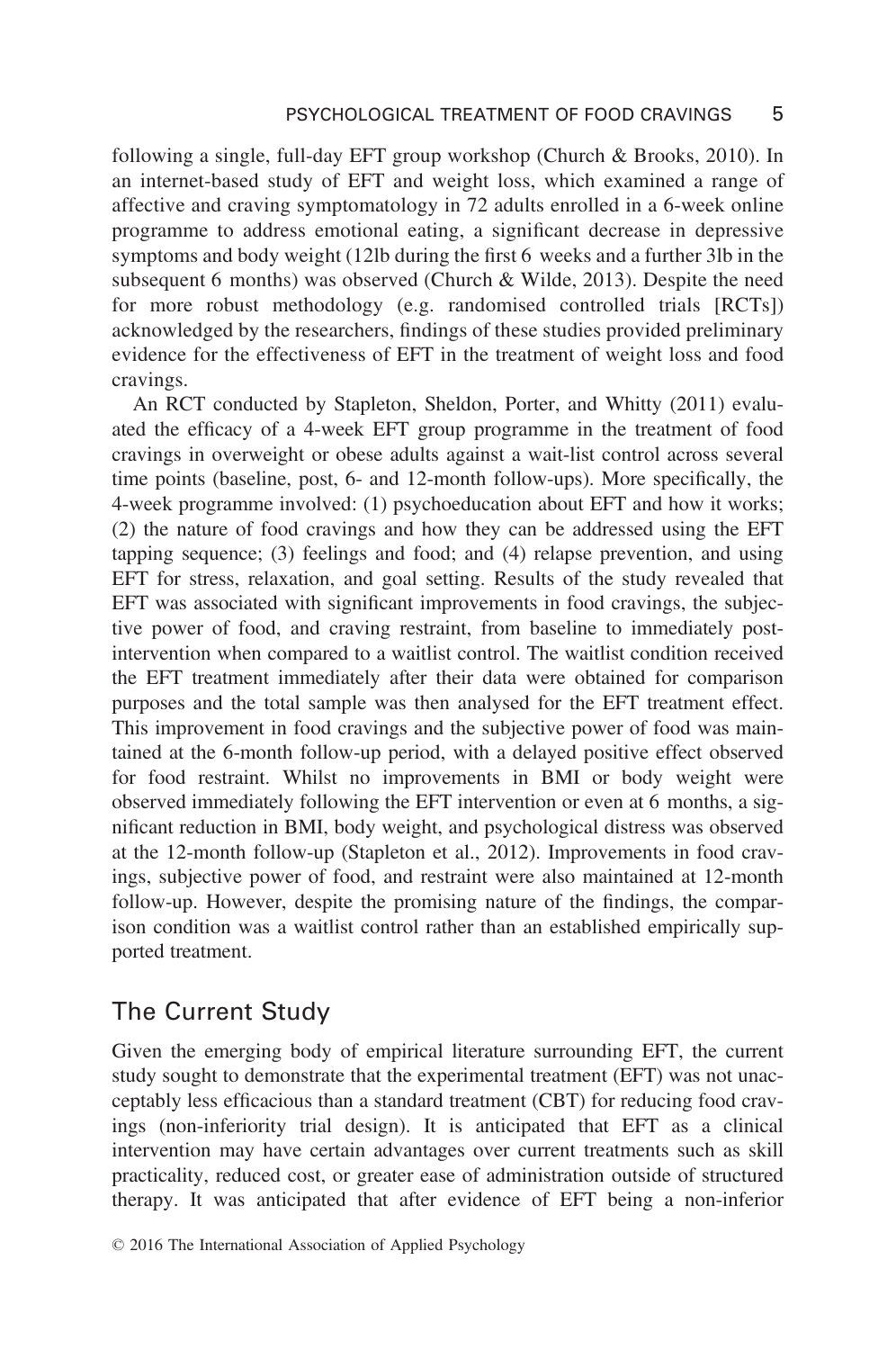technique had been established, further research would explore whether EFT is a potentially superior therapeutic option.

Thus, the main aim of the current study was to compare group-based delivery of EFT and CBT in the treatment of food cravings with a sample of overweight and obese adults, while examining the effectiveness of both interventions over several time points (pre, post, 6- and 12-month follow-up). An additional aim of the current study was also to determine whether any reductions observed were clinically meaningful by comparing the results of the active interventions in a non-clinical community sample. Based on previous research, it was hypothesised that:

- 1. Participants in both intervention conditions would exhibit a significant reduction in food cravings, restraint, and the subjective power of food, immediately post-intervention and any treatment gains would be maintained at the 6- and 12-month follow-ups.
- 2. For both intervention conditions, a delayed effect would be observed for BMI. That is, no significant reduction was expected from baseline to post-intervention or the 6-month follow-up; however, a significant decrease was expected from baseline to the 12-month follow-up for both groups.
- 3. EFT would demonstrate equal effectiveness in treating food cravings when compared to CBT. That is, there would be no statistically significant difference between the interventions at any time point.

### METHOD

Prior to the study being undertaken, appropriate ethical approval was granted.

# Recruitment

A purposive sample was recruited via community announcements in print advertisement, radio, and television. To be eligible for the current study, participants were required to be over 18 years of age (for consent issues); not suffering from any severe psychological issues (i.e. psychotic symptoms), as indicated via administration of the Symptom Assessment-45 (SA-45; Strategic Advantages, 2000); not receiving current treatment (psychological or medical) for his/her food cravings; have a BMI greater than 25; experiencing food cravings of a certain severity (described below); and agreed to participate in follow-up measurements. Both males and females were eligible for the intervention. Current and immediate past sufferers of bulimia nervosa and anorexia nervosa (whether clinically diagnosed or not) were excluded based on active diagnoses revealed via administration of the SA-45. Women who were pregnant and known sufferers of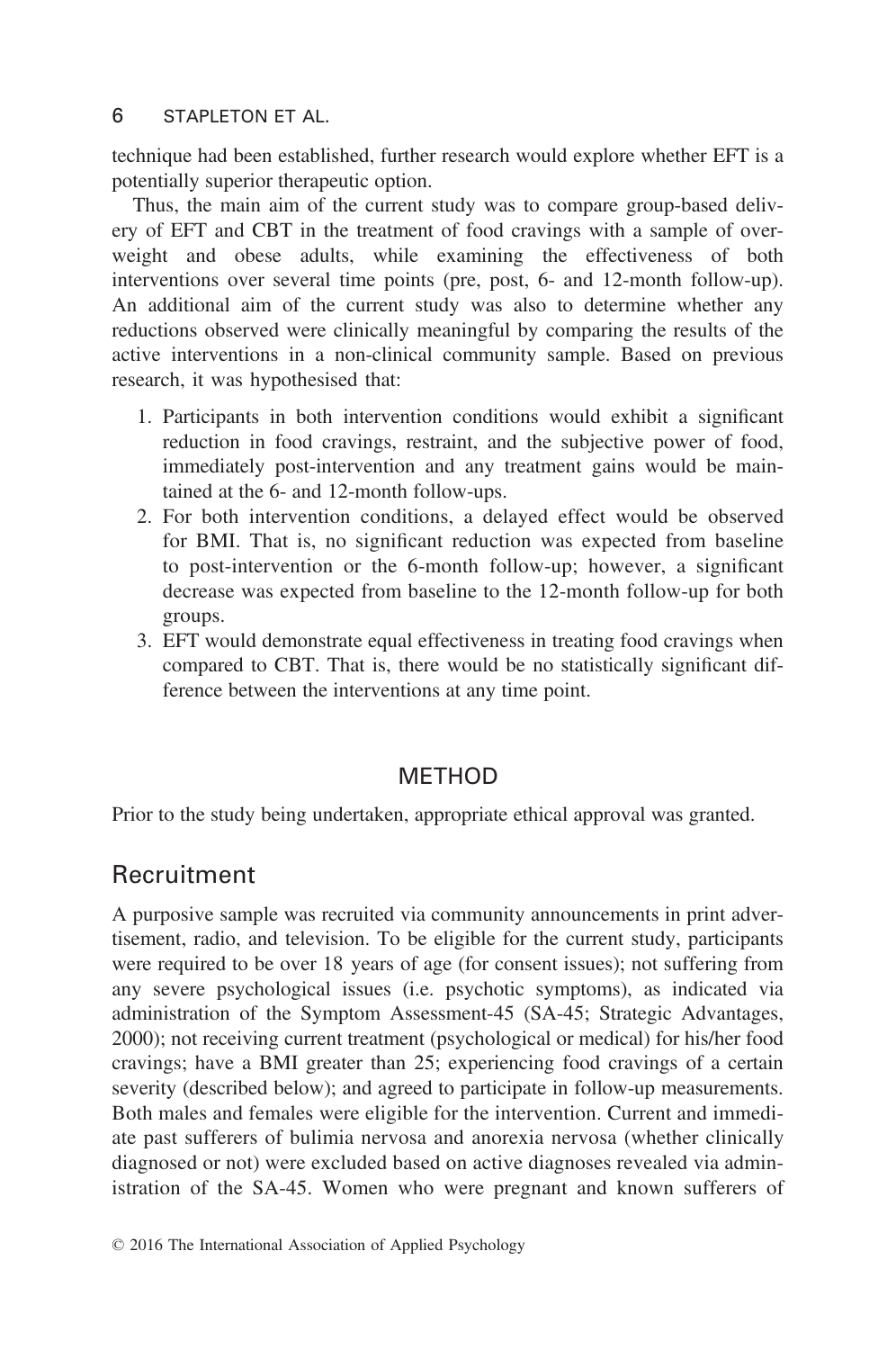diabetes (Type I and II) and hypoglycemia were also excluded due to any physiological effects that may have suppressed feelings, cravings, and sensitivity. Unsuitable or superfluous participants were advised in letterform that they did not meet selection criteria or that limited funding prevented selection. A list of suitable practitioners within the community was also provided to enable these ineligible participants to seek further treatment for their food cravings should they desire.

A total of 207 potential participants responded to the initial community announcements, with 177 screened via a telephone interview for eligibility. Applicants were screened on a first come, first served basis, with the location of treatment and funding limitations restricting the number of trial positions. Of the 177 screened, 94 were excluded either for not meeting specified eligibility criteria ( $n = 57$ ) or they declined to participate ( $n = 37$ ). The remaining were offered a place in the trial; 83 were randomised via a computerised random-number generator system to an 8-week EFT intervention ( $n = 51$ ) or 8-week CBT treatment  $(n = 34)$ . A statistician unconnected to the study and blind to its aims completed the computer randomisation (see Figure 1 for CONSORT diagram). A community sample of 92 individuals was also recruited to serve as a normal weight non-clinical comparison to determine whether treatment gains were clinically meaningful. The community sample did not receive an active intervention and was recruited through advertisements on the social media webpages of local community groups.

Potential intervention participants were sent a pre-intervention questionnaire package consisting of demographic questions and various psychometric instruments (described below). The height (stadiometer) and weight (electronic scale) of intervention participants were measured in person by the principal investigator at baseline and immediately post-intervention; however, participants were required to self-report weight at the 6-month follow-up. All participants gave informed consent. The university ethics committee approved the research and the study was registered under the Australia New Zealand Clinical Trials Registry.

### **Participants**

A power analysis using G\*Power (Faul, Erdfelder, Lang, & Buchner, 2007) indicated a minimum of 34 participants per intervention group to detect medium effect size with 87 per cent power ( $\alpha = .05$ ). The current sample satisfied this. Demographic information for all groups can be seen in Table 1. Baseline data revealed that chocolate was the most commonly craved food by the intervention sample (53%), followed by sweet carbohydrates (e.g. cakes, biscuits, soft drink) (15.7%), carbohydrates that are neither sweet nor salty (e.g. bread) (15.7%), salty foods (e.g. chips, salted nuts) (14.5%), and caffeinated items (1.2%). The majority of intervention participants reported that they experienced cravings on a daily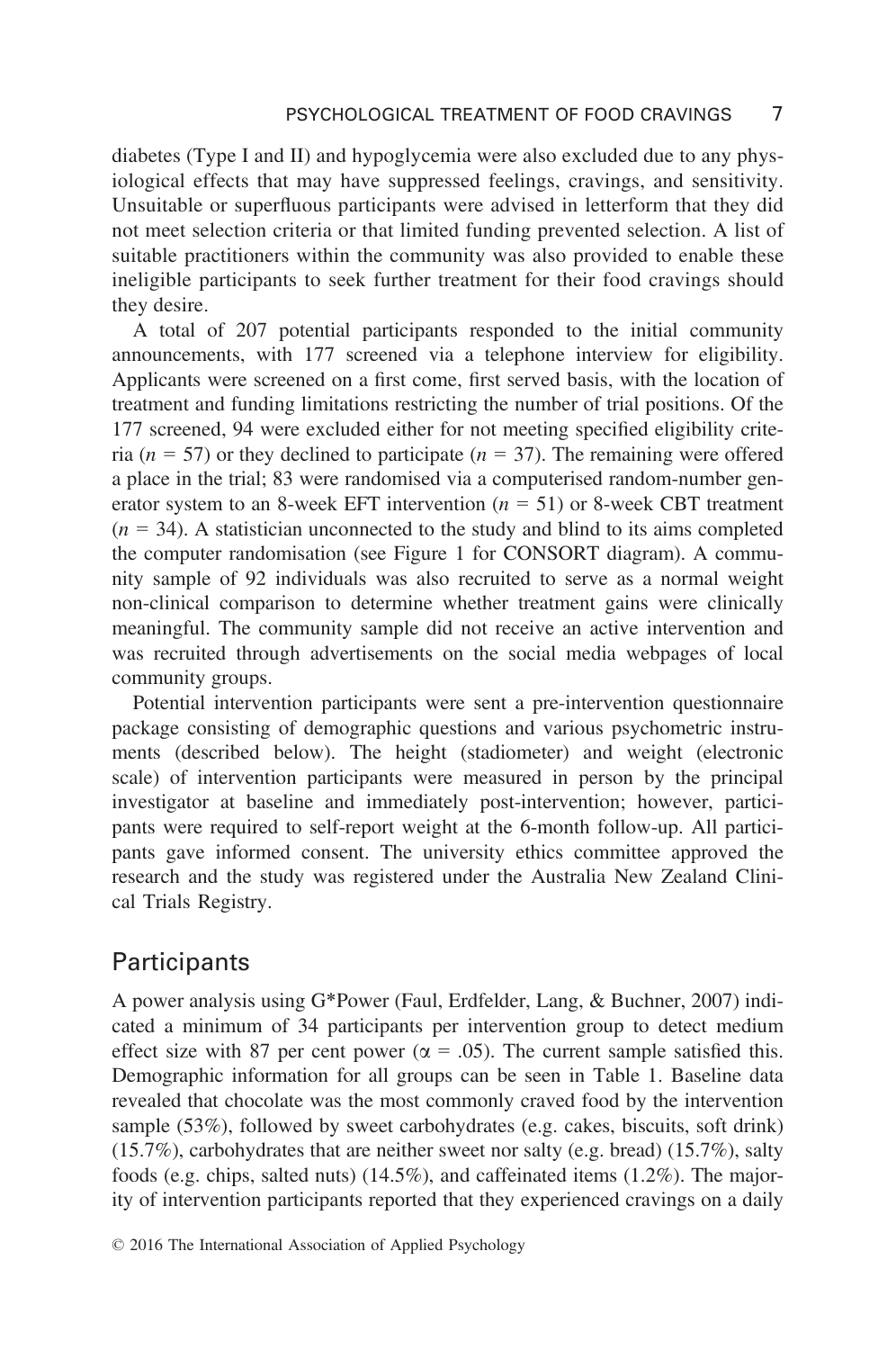

FIGURE 1. CONSORT diagram.

basis (83.1%), with 67.5 per cent of the sample indicating that they would consume their stated craving on a daily basis. Approximately 13.3 per cent reported that they would consume their craved food two to six times per week.

### Measures

Demographic Questions. For the purpose of describing the sample, participants were asked to provide information regarding age, gender, marital status,

© 2016 The International Association of Applied Psychology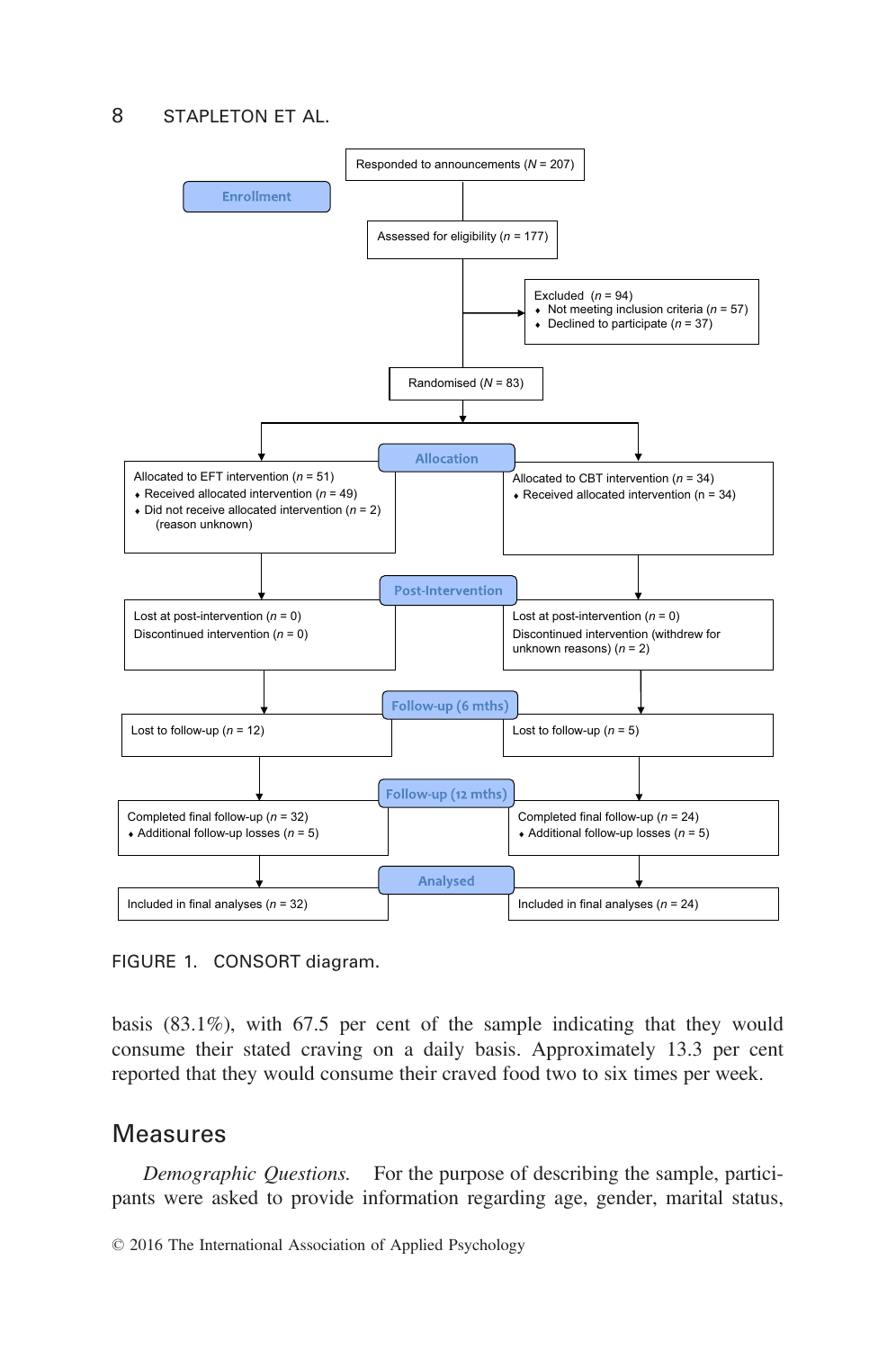|                                 | <b>EFT</b> Group | <b>CBT</b> Group | Community Sample |
|---------------------------------|------------------|------------------|------------------|
| Variable                        | $(n = 52)$       | $(n = 34)$       | $(n = 92)$       |
| Gender                          |                  |                  |                  |
| Female                          | 46 (88%)         | 31 $(91\%)$      | 78 (84.8%)       |
| Male                            | $6(11\%)$        | 3(8%)            | $14(15.2\%)$     |
| Age                             |                  |                  |                  |
| $\leq$ 25 years                 | 5(9%)            | $1(2\%)$         | 24 (26.1%)       |
| 26 to 30 years                  | 5(9%)            | 3(8%)            | $5(5.4\%)$       |
| 31 to 40 years                  | 13(25%)          | 10(29%)          | $23(25.0\%)$     |
| 41 to $50$ years                | 7(13%)           | 15 (44%)         | 21 (22.8%)       |
| 51 to 60 years                  | 14 (26%)         | 5(14%)           | 11 $(12.0\%)$    |
| $\geq 61$ years                 | 8(15%)           | $\overline{0}$   | $8(8.7\%)$       |
| Mean BMI (SD)                   | 33.3 (6.52)      | 34.31 (5.95)     | 23.64 (4.43)     |
| Overweight                      | 9(17%)           | 8(23%)           |                  |
| Class 1 BMI 30-34.99            | 15(28%)          | 10(29%)          |                  |
| Class II BMI 35-39.99           | 15(28%)          | 7(20%)           |                  |
| Class III BMI $40+$             | 5(9%)            | $823\%$          |                  |
| Married                         | 25 (48%)         | 15 (46%)         | $37(40.2\%)$     |
| Education post secondary school | 27(51%)          | 13 (40%)         | 82 (90%)         |
| Employed                        | 31 (59%)         | 25 (78%)         | 60(65%)          |
| Income (AUD\$)                  |                  |                  |                  |
| ${}<$ \$10,000                  | 12(23%)          | 7(20%)           | $10(10\%)$       |
| \$10,001 to \$40,000            | 15(28%)          | 14 $(41\%)$      | 16(17%)          |
| \$40,001 to \$60,000            | 7(13%)           | 5(14%)           | 21 (22.8%)       |
| \$60,001 to \$80,000            | 3(5%)            | 3(8%)            | $10\ 10\%$       |
| \$80,001 to \$100,000           | 5(9%)            | $\overline{0}$   | 15(16%)          |
| > \$100,000                     | 10(19%)          | 5(14%)           | 32 (35%)         |

TABLE 1 Summary of Demographic Information

number of people in their household, country of birth, income, and highest level of completed education.

Anthropometric Measures. Height and weight measurements were obtained to calculate BMI, which was defined as weight in kilograms divided by height in metres squared (kg/m²). BMI categories utilised for the present study included: underweight  $($  < 18.5), healthy weight  $(18.5$  to 24.9), overweight  $(25.0)$ to 29.9), or obese ( $\geq 30.0$ ).

Food Craving Inventory (FCI; White et al., 2002). The FCI is a 28-item self-report scale designed to measure cravings for 28 specific foods, over the past month, on a 5-point Likert scale  $(0 = never$  and  $4 = always/almost every day)$ . Craving was defined as "an intense desire for a specific food (or food type) that is difficult to resist", which is consistent with definitions used in previous research. The FCI contained four subscales including High Fats (e.g. bacon and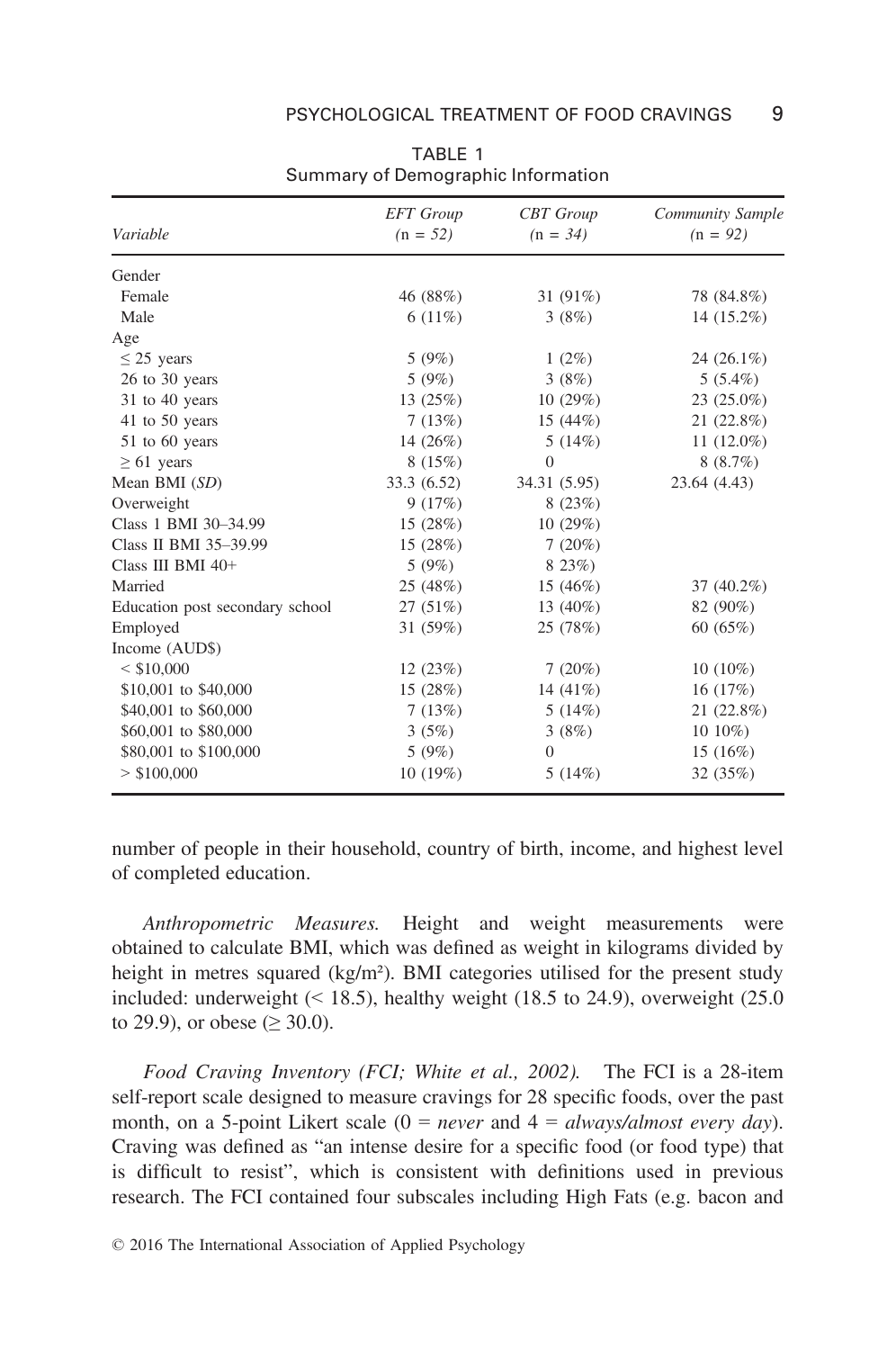fried fish), Sweets (e.g. brownies and ice-cream), Carbohydrates/Starches (e.g. sandwich bread, baked potato, and pasta) and Fast Food Fats (e.g. pizza and French fries). For the purpose of the current study, the FCI Total Score was utilised, with higher scores indicative of greater food craving symptomatology.

The FCI has been found to be a valid and psychometrically sound instrument for general and specific food cravings, with good internal consistencies ranging from .70 (fast food) to .91 (high fats) for the subscales and .86 to .87 for the total scale (White et al., 2002; White & Grilo, 2005). The FCI has been shown to have adequate temporal stability and discriminant validity, and good sensitivity to changes across treatment (White et al., 2002).

Power of Food Scale (PFS; Lowe et al., 2009). The PFS is a 21-item self-report measure, designed to assess individual differences in the anticipation (but not consumption) of highly palatable foods in the environment, for reasons other than physiological hunger (Witt & Lowe, 2014; "If I see or smell a food I like, I get a powerful urge to have some"). Items were scored on a 5-point Likert scale ranging from 1 *(do not agree at all)* to 5 *(strongly agree)*. This measure was selected because developing control over one's eating environment has been shown to be an influential factor in long-term weight loss and maintenance (Stroebe, Papies, & Aarts, 2008). It should be noted, however, that the items did not explicitly refer to volume of food consumed or loss of control. A total score was utilised for analysis, with high scores indicative of greater responsiveness to an individual's food environment. The PFS has been shown to be a valid and psychometrically sound instrument, with studies demonstrating adequate internal consistency, temporal stability, and convergent validity (Cappelleri et al., 2009; Lowe et al., 2009).

Revised Restraint Eating Scale (RRS; Herman & Polivy, 1980). The RRS is a 10-item self-report measure that assesses dietary restraint as an enduring eating pattern, typically encompassing restrictive behaviours and periods of excessive eating (Heatherton, Herman, Policy, King, & McGree, 1988). The RRS consists of two subscales: weight fluctuation (four items assessing history of weight fluctuations) and concern with dieting (six items assessing attitudes toward dieting). All items are scored on a 4- to 5-point Likert scale, with a maximum total score of 35. In the current study, a total score was utilised for analyses. Higher scores were indicative of chronic dieting, whereby the individual's lifestyle was characterised by constant cycling on and off a diet/s without substantial weight loss. Cut-off scores of 16 or greater were also used to identify restrained eaters or dieters in females, and scores of 12 or greater utilised to identify restrained eaters in males. This measure was included as high dietary restraint has been shown to play a role in the development of eating disorders, obesity, and loss of control over food intake (Fedoroff, Polivy, & Herman, 1997; Overduin & Jansen, 1996). Food cravings (via external regulation and the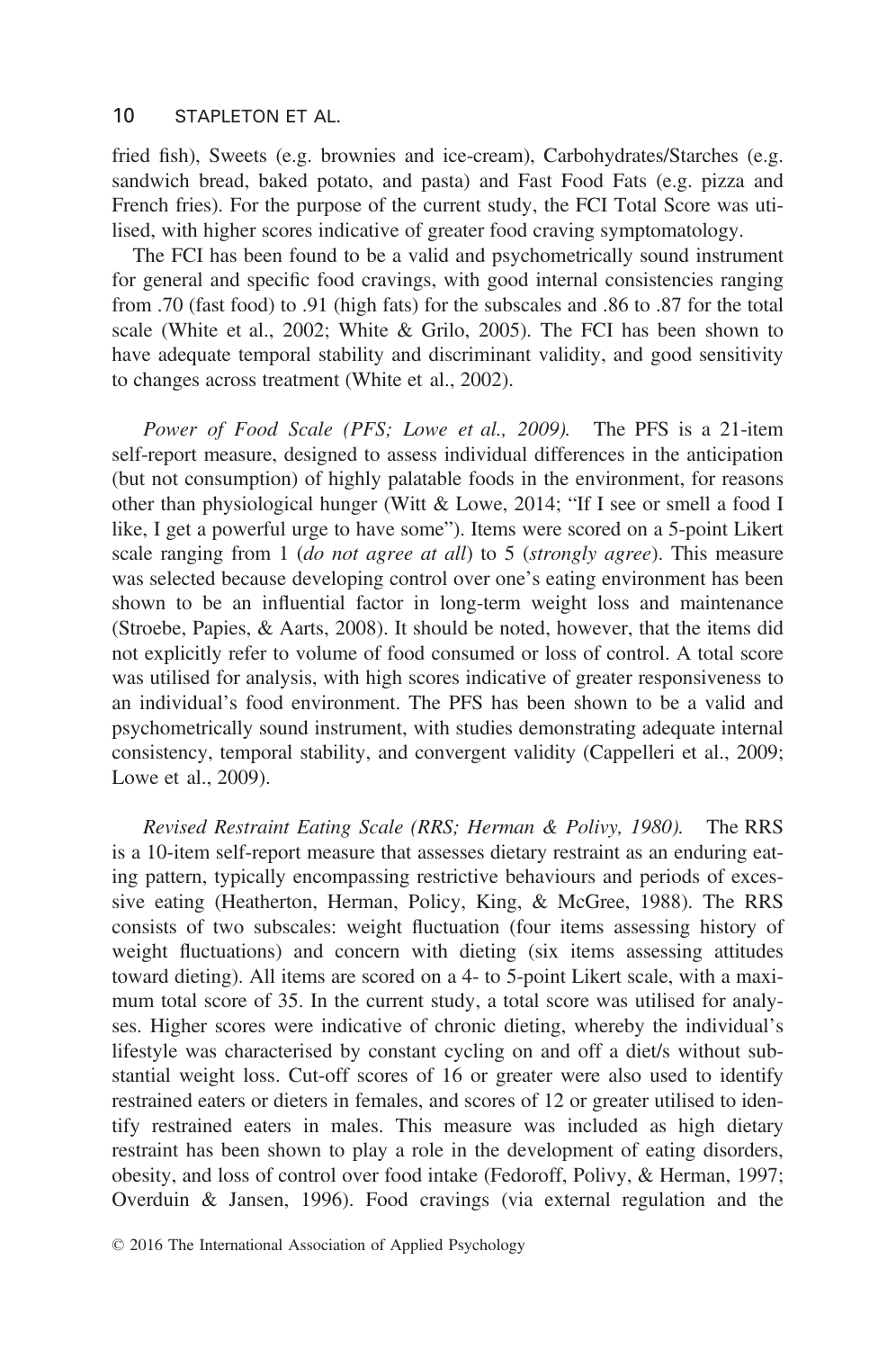presence of food cues) are believed to trigger these behaviours (Stapleton et al., 2011).

The RRS is a valid and psychometrically sound instrument, with studies revealing good internal consistencies (Davis & Katzman, 1998; Klem, Klesges, Bene, & Mellon, 1990; Laessle, Tuschl, Kotthaus, & Pirke, 1989), adequate temporal stability, and external validity via convergence with the EAT-26 and discrimination with the Motivation for Eating Scale (Mak & Lai, 2012).

### Treatment Conditions

Treatment protocols and fidelity plans for EFT and CBT were formed prior to the trial commencing. The principal investigator briefed practitioners and each practitioner reviewed the relevant treatment protocols. Practitioners were not blind to their intervention delivery, but were blinded to the comparison aims of the study. Both interventions were offered in groups of 10 to 15 participants between 2011 and 2014, and were facilitated by trained practitioners (two for each group) at a local psychology clinic. The interventions consisted of eight weekly sessions (two hours duration each), delivered during the hours of 6.00 pm to 8.00 pm. This was designed to accommodate employment and family commitments characteristic of the age demographic to prevent attrition over the duration of the treatments. A similar session structure was utilised for both interventions, with home activities included in both approaches. Although the weekly session topic for both groups was identical, it is important to note that the two groups differed in the sense that content was presented in relation to the intervention technique. For example, stress-related content presented in week 5 was addressed by tapping on stress-related cognitions for the EFT group, and by implementing a cognitive restructuring technique for stress-related cognitive distortions for the CBT group.

Clinical EFT Treatment. For the EFT group, the practitioners were certified and experienced in EFT. Treatment was based on standardised protocols (see Craig & Fowlie, 1995). Acupressure points on the eyebrow, side of eye, under eye, under nose, chin, collarbone, under arm, and the top of the head were used. Treatment sessions involved direct exposure to craved foods. EFT techniques were utilised by participants focusing on a specific craving and associated emotion, rating the intensity of the craving using subjective units of distress (SUDs), initiating a set-up statement, and then completing the tapping process on the specific acupoints. The set-up phrase focused on the individual's difficulties and was expressed aloud in the group, adding a voiced statement of selfacceptance.

For example, if chocolate craving is experienced, a set-up phrase could be "Even though I'm having a strong craving for chocolate, I deeply and completely accept myself." This set-up phrase is typically stated and repeated three times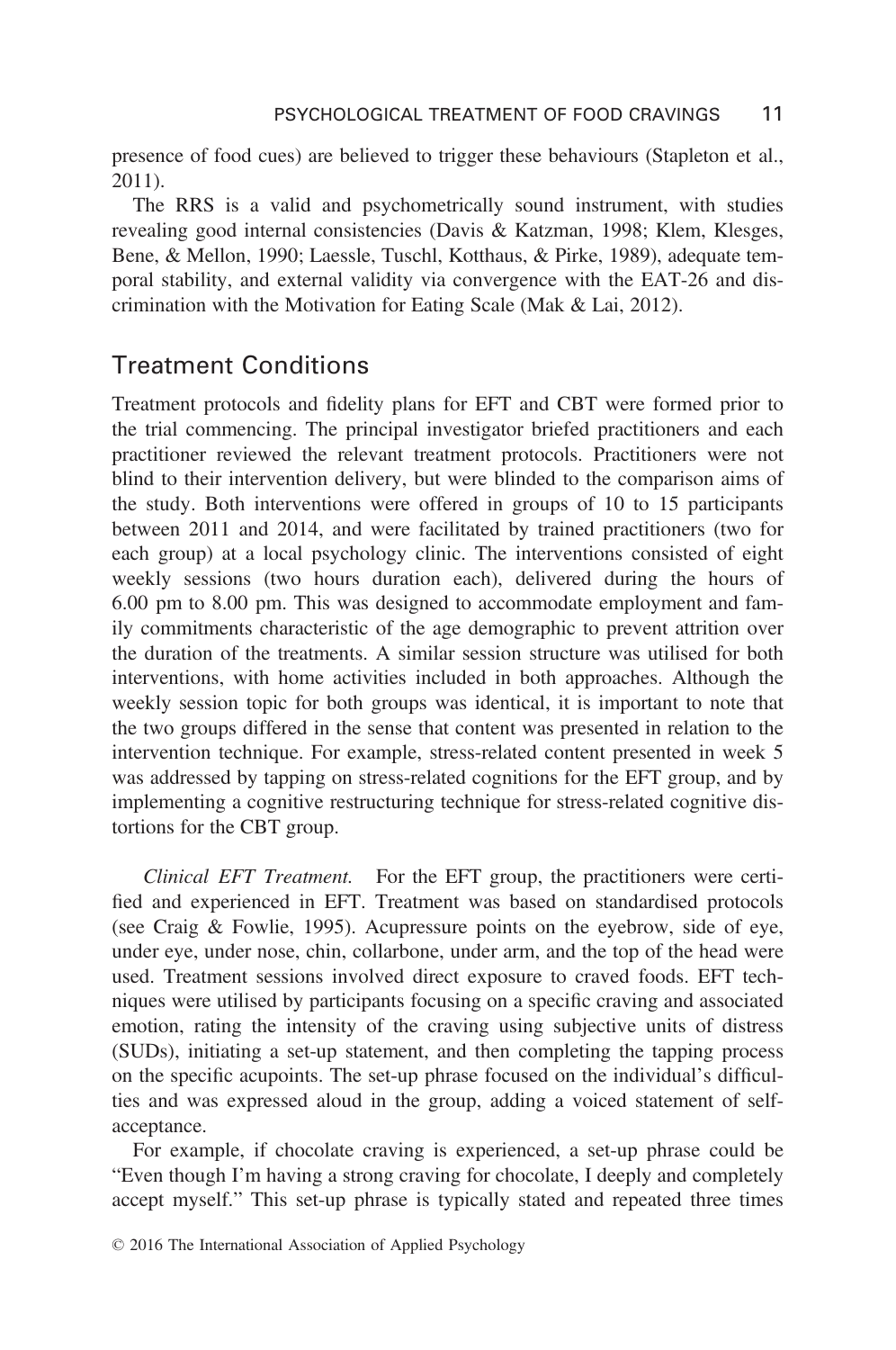while tapping the "karate chop" point below the little finger on either hand (Craig, 2010). The tapping sequence is then initiated with cognitive, affective, and sensory information elicited from the individual voiced aloud while each acupoint is tapped approximately seven times. After each tapping cycle, participants rate their SUDs and the process is repeated until the discomfort score is zero. New set-up statements may be performed if pertinent information is elicited in initial rounds of tapping (e.g. "Even though I feel deprived when I don't have chocolate, I choose to be fit and healthy"). Full instructions and safeguards are described in Flint, Lammers, and Mitnick (2005). Participants were encouraged to self-administer EFT outside of treatment sessions in response to cravings.

CBT Treatment. For the CBT group, the practitioners were trained psychologists, and treatment was based on standardised protocols (see Fairburn, Marcus, & Wilson, 1993) and guided by the National Medical Health and Research Council (2013) recent clinical practice guidelines. The CBT intervention aimed to modify eating, thinking, and activity levels by teaching group members cognitive (e.g. restructuring of urge-related thoughts and/or core beliefs, mindfulness techniques) and behavioural strategies (e.g. increasing awareness through food diaries, relaxation skills, distress tolerance, problem solving, and self-esteem exercises). Similar to the EFT intervention, the CBT intervention also involved direct exposure to craved foods to elicit associated emotions and cognitions, in addition to homework tasks (e.g. thought records).

The major difference between the two treatments is the addition of the somatic tapping process in the EFT treatment. EFT's use of acupressure points is the primary distinguishing factor from treatments such as CBT. Pressure on acupoints has been found to be as efficacious as acupuncture (Cherkin et al., 2009).

# Design and Analysis

A controlled non-inferiority trial was performed comparing group-delivered CBT to group-delivered EFT. To address the research question, quantitative statistical methods were used. Descriptive statistics were used to detail study variables. A series of chi-square analyses were performed to determine whether the groups differed based on demographic variables. A mixed (between-within subjects)  $2 \times 4$  multivariate analysis of variance (MANOVA) was conducted to determine whether the two interventions (EFT vs. CBT) had an effect on the dependent variables (e.g. FCI, POF, RRS, and BMI) combined, over time (pre-intervention vs. immediately post-intervention vs. 6 month follow-up vs. 12-month follow-up). To establish the clinical impact of the treatments, an additional  $3 \times 4$  between-subjects MANOVA was conducted to determine the differences between the two intervention groups and a non-clinical community sample. The main objective of this secondary analysis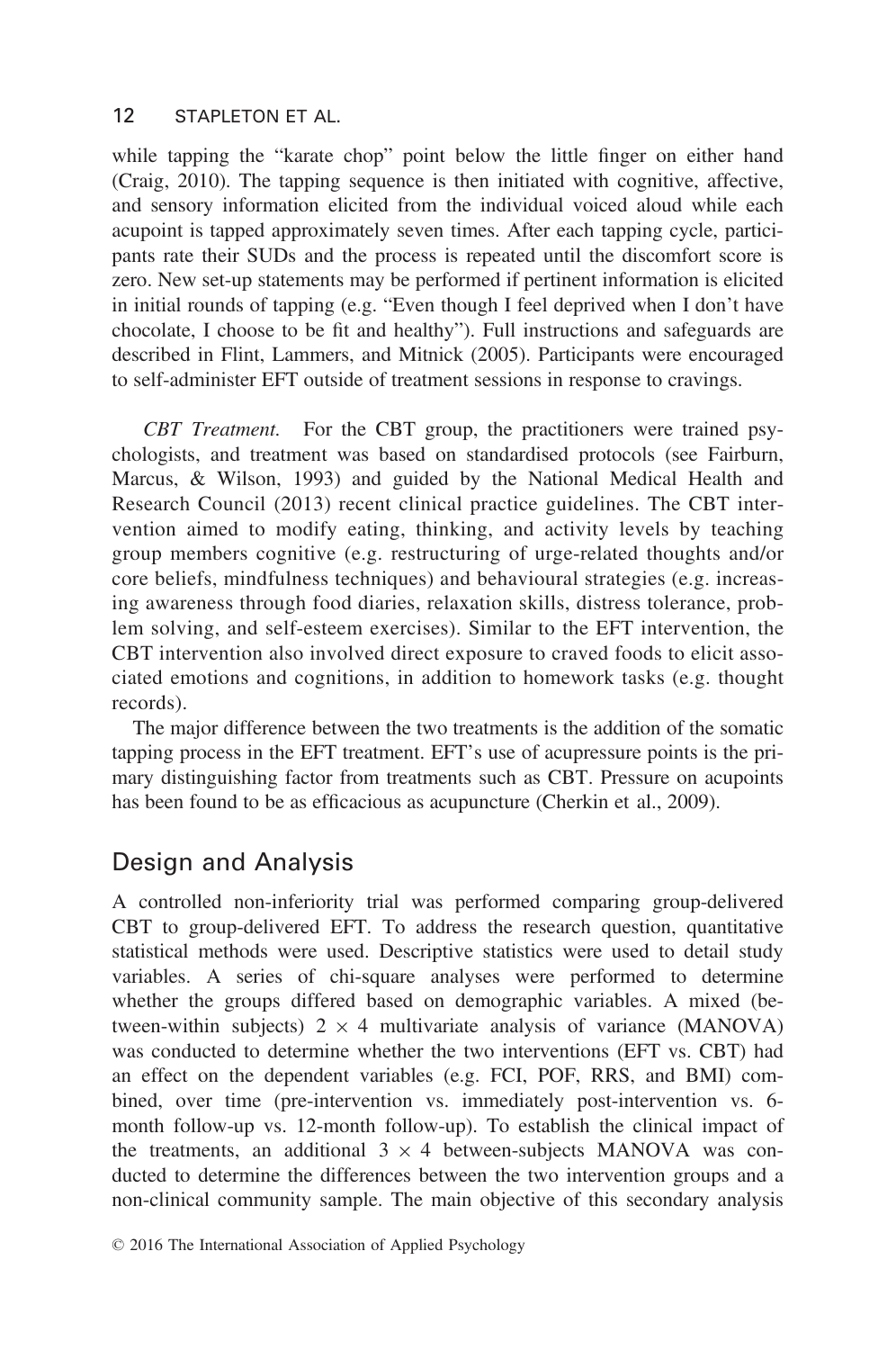was to determine whether any reductions in scores over time were comparable to a non-clinical sample. For the purpose of the current study, only participants who completed all measurement time points were included in the final analysis.

### RESULTS

The data were analysed using SPSS (Version 23). An alpha level of .05 was utilised to determine the statistical significance of all results.

There was an average attendance rate of 6.54 sessions for the total sample. Based on efficacy approaches when analysing clinical trials, an "as treated" approach was taken by incorporating only participants who attended six or more sessions (i.e. at least 80% of the treatment; Armijo-Olivo, Warren, & Magee, 2009).

# Sample Characteristics

In terms of treatment assignment and follow-up, 47 participants completed the EFT intervention, while 34 completed the CBT intervention. At the 6- and 12 month follow-up periods, 37 (78%) and 32 (68%) EFT participants completed the follow-up questionnaires, respectively. For CBT, 29 (85%) and 24 (71%) completed the follow-up questionnaires, respectively. Thus, the final analysis included 32 EFT participants and 24 CBT participants.

Results of chi-square analyses revealed no significant differences between groups in relation to gender,  $\chi^2(1) = .24$ ,  $p = .622$ ; relationship status,  $\chi^2(5) =$ 6.37,  $p = .272$ ; age,  $\chi^2(8) = 6.80$ ,  $p = .250$ ; education level,  $\chi^2(6) = 14.13$ ,  $p = .118$ ; income,  $\chi^2(10) = 7.81$ ,  $p = .648$ ; or craving type,  $\chi^2(4) = 3.56$ ,  $p =$ .468. As can be seen in Table 2, at pre-intervention both intervention groups had mean BMI scores in the "obese" range, high levels of dietary restraint, and a high level of responsiveness to food in the environment (i.e. power of food). In summary, the two treatment groups did not differ significantly at baseline. Furthermore, results of several independent t-tests revealed that there were no significant differences in baseline FCI, POF, and RRS scores, or BMI, between those who did (completers) and did not complete (dropouts) the active interventions.

### Non-Inferiority Analyses: CBT vs. EFT

With the use of Wilk's criterion, a significant multivariate main effect was found for Time,  $F(12, 43) = 9.35, p < .001$ , partial  $\eta^2 = .72$ , but not for Group,  $F(4, 51) = .42$ ,  $p = .797$ , partial  $\eta^2 = .03$ , or the interaction between Time and Group,  $F(12, 43) = 1.24$ ,  $p = .291$ , partial  $\eta^2 = .26$ . As such, further analyses focused primarily on the main effect of Time only. It should be noted that testing for differences across time does not consider the impact of the intervention allocated as the groups are collapsed. Furthermore, as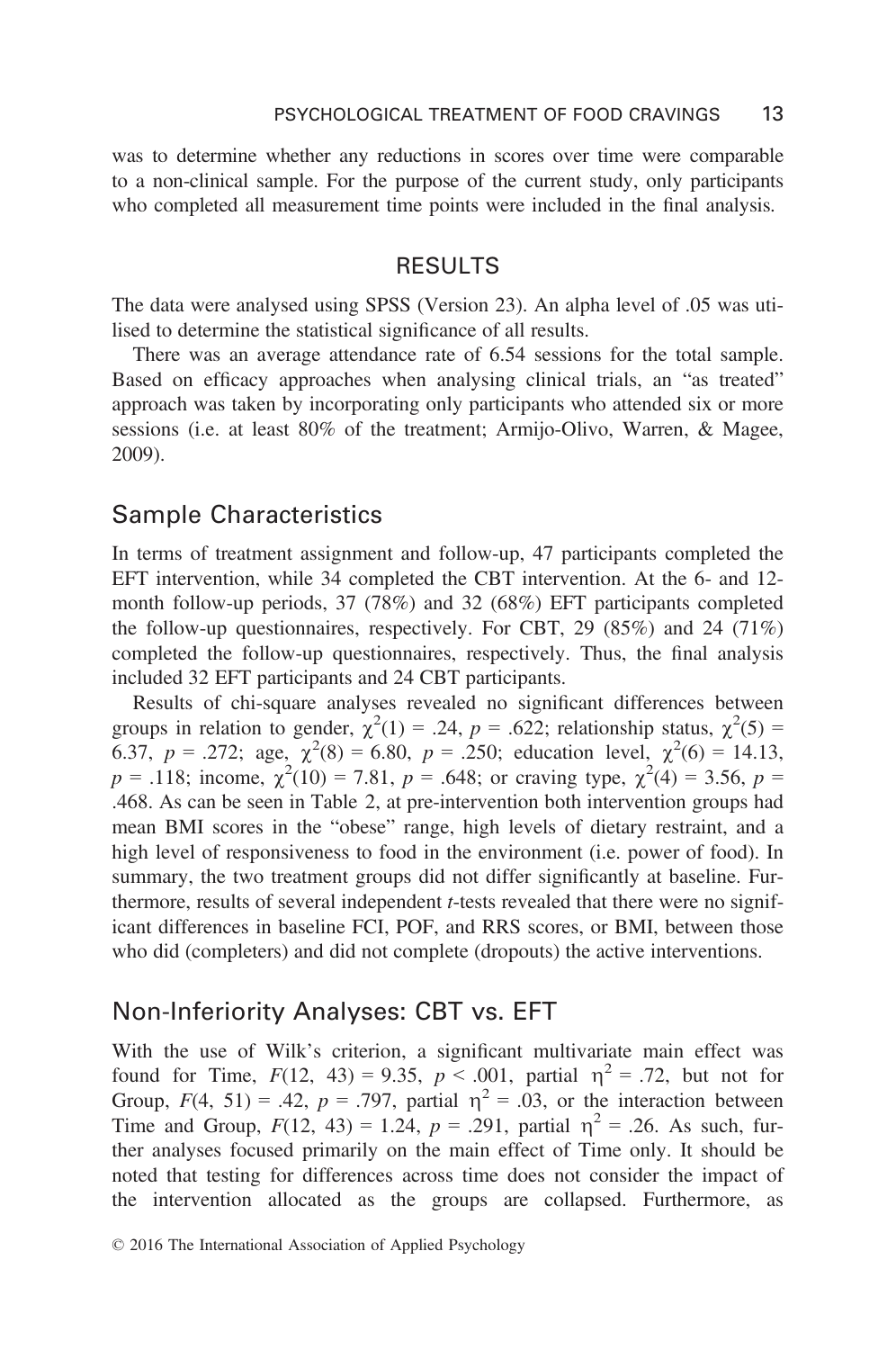### TABLE 2 Summary of Treatment Sessions (Both Conditions)

| Session and Topic                                                                                                                                                                                                                                                                                                                                                                                                    | Operationalisation                                                                                                                                                                                                                                                                                                                                                                                 |
|----------------------------------------------------------------------------------------------------------------------------------------------------------------------------------------------------------------------------------------------------------------------------------------------------------------------------------------------------------------------------------------------------------------------|----------------------------------------------------------------------------------------------------------------------------------------------------------------------------------------------------------------------------------------------------------------------------------------------------------------------------------------------------------------------------------------------------|
| Session 1 - Psychoeducation around CBT/EFT<br>Described the type of treatment participants<br>were to receive, and gave examples of how<br>it would be applied.                                                                                                                                                                                                                                                      | Session discussed the nature of each<br>treatment.                                                                                                                                                                                                                                                                                                                                                 |
| Session $2$ – The nature of food cravings and<br>how they are cognitively formed<br>Discussed cravings as an emotionally and<br>physiological intense urge (to eat), and how<br>cravings have been shown to elicit binge-eating<br>episodes. Introduced the fact that mental imagery<br>may be a key component of food cravings<br>(i.e. when people crave a specific food, they have<br>vivid images of that food). |                                                                                                                                                                                                                                                                                                                                                                                                    |
| Session 3 - Feelings and food<br>Discussed the nine primary emotions (i.e. Anger,<br>Sadness, Surprise, Fear, Distress, Disgust, Guilt,<br>Shame, and Interest) and their relationship to<br>emotional eating and cravings.                                                                                                                                                                                          | The EFT sessions used statements<br>regarding these emotions (e.g.<br>"Even though I feel deprived<br>when I restrain from eating<br>chocolate, I accept this") while<br>doing the tapping process.<br>The CBT group was taught how<br>to recognise these feelings as<br>stemming from a negative<br>thought, and substitute a more<br>rational thought (to result in a<br>more positive feeling). |
| Session $4$ – Cognitive restructuring<br>Discussed limiting beliefs (irrational versus rational<br>thinking), and how to change them in relationship<br>to emotional eating and cravings.                                                                                                                                                                                                                            | The EFT group used the tapping<br>sequence when they recognised a<br>negative thought, while the CBT<br>group were taught to substitute<br>the negative thought with a more<br>neutral/positive one.                                                                                                                                                                                               |
| Session $5$ – Stress and relaxation training<br>Discussed distress versus eustress, and how these<br>concepts impact emotional eating and cravings.<br>Discussed relaxation response.                                                                                                                                                                                                                                | The EFT group tapped on the<br>feelings of stress and how they<br>felt about this to achieve a more<br>neutral physical state, while the<br>CBT group were taught<br>progressive muscular relaxation<br>and deep breathing.                                                                                                                                                                        |
| Session $6 - Goal$ setting<br>Discussed goals and limiting beliefs that may impact<br>the success of these (e.g. weight loss).                                                                                                                                                                                                                                                                                       | The EFT group engaged in the<br>tapping process for any limiting<br>beliefs they noticed when they set<br>a goal, while the CBT group were<br>taught the SMART goal setting<br>formula and taught to substitute<br>neutral/more positive thoughts for<br>negative/unhelpful ones.                                                                                                                  |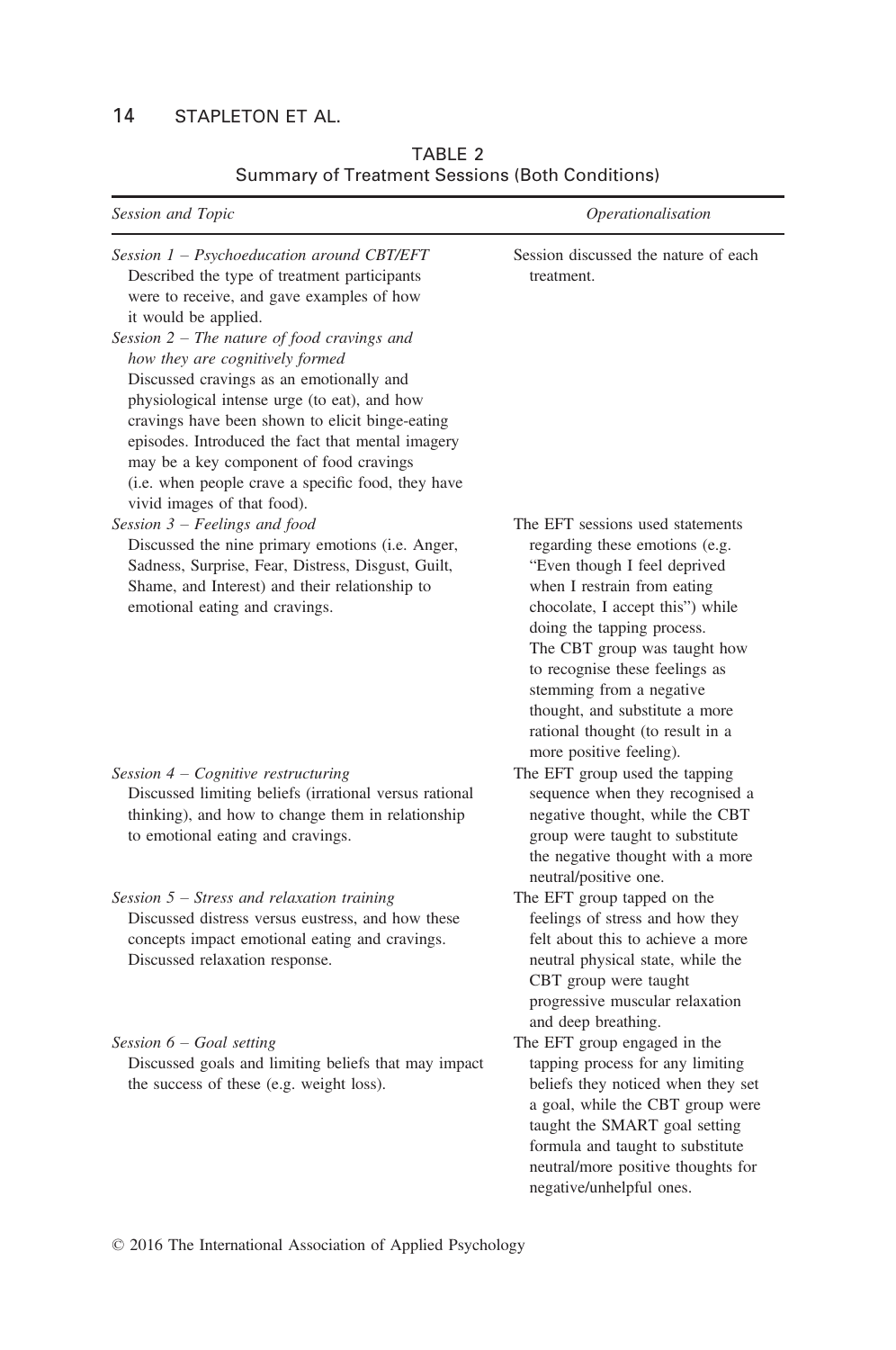| Table 2 (Continued) |  |
|---------------------|--|
|---------------------|--|

| Session and Topic                                                                                                                                                 | <i><b>Operationalisation</b></i>                                                                                                                                                                                                                                                                                         |  |  |  |
|-------------------------------------------------------------------------------------------------------------------------------------------------------------------|--------------------------------------------------------------------------------------------------------------------------------------------------------------------------------------------------------------------------------------------------------------------------------------------------------------------------|--|--|--|
| Session $7$ – Psychoeducation around good nutrition<br>and establishment of regular eating                                                                        | Both groups were given the same<br>information but the EFT group<br>engaged in tapping around any<br>feelings they had about eating<br>a more healthy diet (e.g. deprivation),<br>while the CBT group were taught to<br>recognise their thoughts/feelings and<br>substitute them with more helpful/<br>appropriate ones. |  |  |  |
| Session $8$ – Relapse prevention<br>Discussed common and specific triggers and warning<br>signs that relapse may occur, and how to manage<br>these in the future. | Both groups identified their own<br>individual triggers and all skills<br>were reviewed with the view to<br>still use them post treatment                                                                                                                                                                                |  |  |  |

Mauchly's Test of Sphericity for each of the dependent variables indicated the assumption of sphericity had been violated, Huynh Feldt was utilised at the univariate level. Refer to Table 3 for a summary of within-group effects for each dependent variable.

Food Cravings. Univariate analyses revealed a significant difference in food craving scores across the four different time points,  $F(2.25,$ 121.53) = 19.38,  $p < .001$ , partial  $\eta^2 = .26$ . Pairwise comparisons with Sidak adjustment revealed that food craving scores decreased significantly across both groups from pre-intervention to post-intervention ( $p < .001$ ,  $d = .89$ ), with this reduction maintained at the 6-month ( $p < .001$ ,  $d = .87$ ) and 12-month  $(p < .001, d = .74)$  follow-up points.

Power of Food. Univariate analyses revealed a significant difference in power of food scores across the four different time points,  $F(2.13, 1.5)$ 115.04) = 26.77,  $p < .001$ , partial  $\eta^2 = .33$ . Pairwise comparisons with Sidak adjustment revealed that power of food scores decreased significantly across both groups from pre-intervention to post-intervention ( $p < .001$ ,  $d = .83$ ), with this reduction maintained at the 6-month ( $p < .001$ ,  $d = .92$ ) and 12-month  $(p < .001, d = .98)$  follow-up points.

Restraint. Univariate analyses revealed a significant difference in restraint scores across the four different time points,  $F(1.95, 105.22) = 13.34, p < .001$ , partial  $\eta^2$  = .20. Pairwise comparisons with Sidak adjustment revealed that restraint scores decreased significantly across both groups from pre-intervention to post-intervention ( $p < .001$ ,  $d = .48$ ), with this reduction maintained at the 6-month ( $p < .001$ ,  $d = .57$ ) and 12-month ( $p < .001$ ,  $d = .85$ ) follow-up points.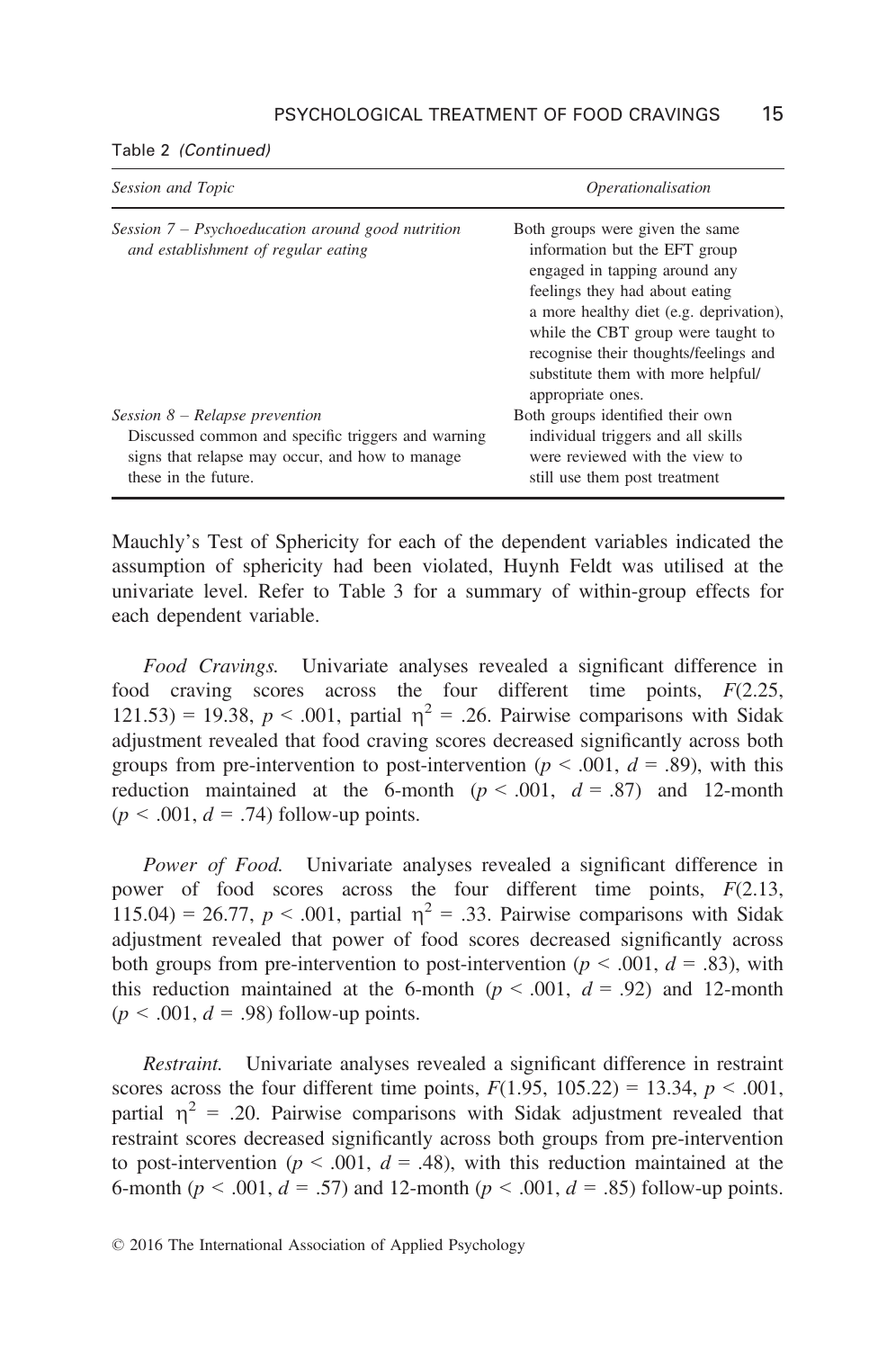|                        | <b>EFT</b> Group |       | <b>CBT</b> Group |       | Collapsed<br>Total |       | 95% CI |       |
|------------------------|------------------|-------|------------------|-------|--------------------|-------|--------|-------|
| Variable               | M                | SD    | М                | SD    | M                  | SD    | Lower  | Upper |
| FCI (Baseline)         | 61.09            | 19.90 | 68.54            | 16.61 | 64.29              | 18.73 | 59.26  | 69.31 |
| POF (Baseline)         | 69.84            | 21.84 | 78.00            | 17.00 | 73.34              | 20.16 | 67.97  | 78.74 |
| RRS (Baseline)         | 33.22            | 6.91  | 33.96            | 5.59  | 33.54              | 6.54  | 31.84  | 35.23 |
| <b>BMI</b> (Baseline)  | 33.37            | 6.95  | 34.81            | 6.57  | 33.99              | 6.77  | 32.18  | 35.80 |
| FCI (Post)             | 47.97            | 12.89 | 49.75            | 19.59 | 48.73              | 15.97 | 44.46  | 53.01 |
| POF (Post)             | 53.63            | 21.84 | 58.25            | 18.01 | 55.61              | 19.96 | 50.26  | 60.95 |
| RRS (Post)             | 31.31            | 6.14  | 29.29            | 6.93  | 30.45              | 6.52  | 28.70  | 32.19 |
| BMI (Post)             | 32.87            | 7.03  | 34.14            | 6.85  | 33.41              | 6.92  | 31.56  | 35.27 |
| FCI (6-mth follow-up)  | 47.41            | 12.32 | 52.25            | 18.65 | 49.48              | 15.07 | 45.45  | 53.52 |
| POF (6-mth follow-up)  | 50.19            | 27.03 | 56.46            | 19.77 | 52.88              | 24.19 | 46.40  | 59.35 |
| RRS (6-mth follow-up)  | 28.88            | 9.36  | 29.92            | 6.78  | 29.32              | 8.30  | 27.10  | 31.54 |
| BMI (6-mth follow-up)  | 33.40            | 14.10 | 33.59            | 6.41  | 33.48              | 11.37 | 30.44  | 36.53 |
| FCI (12-mth follow-up) | 50.34            | 14.43 | 52.42            | 18.65 | 51.23              | 16.24 | 46.88  | 55.58 |
| POF (12-mth follow-up) | 51.84            | 23.36 | 53.17            | 21.74 | 52.41              | 22.49 | 46.36  | 58.43 |
| RRS (12-mth follow-up) | 25.00            | 11.78 | 27.87            | 7.98  | 26.23              | 10.34 | 23.46  | 29.00 |
| BMI (12-mth follow-up) | 33.71            | 14.44 | 33.35            | 6.54  | 33.55              | 11.64 | 33.55  | 30.44 |

TABLE 3 Group Means and Standard Deviations for the Dependent Variables across Time, including 95% Confidence Intervals for the Collapsed Group Mean Scores

 $Note: FCI = Food Craving Inventory. POF = Power of Food Scale. RRS = Revised Restraint Scale. BMI = Body$ Mass Index. 95% CI = 95% confidence intervals for the total mean scores (i.e. collapsed across CBT and EFT).

Of note, there was a significant reduction in restraint scores from the 6- to 12 month follow-up ( $p = .005$ ,  $d = .005$ ).

BMI. Univariate analyses revealed no significant difference in BMI scores across the four different time points,  $F(2.25, 57.13) = .14$ ,  $p = .722$ , partial  $n^2 = .01$ .

# Clinical Efficacy Analyses: CBT vs. EFT vs. Non-Clinical Community Sample

With the use of Wilk's criterion, a significant multivariate main effect was found for Group,  $F(32, 260) = 9.74$ ,  $p < .001$ , partial  $\eta^2 = .55$ , indicating that there was a statistically significant difference between groups on the dependent variables combined. As such, univariate analyses for each dependent variable were explored with Tukey's post-hoc analyses. See Table 4 for a summary of between-subjects (CBT vs. EFT vs. Community) univariate analyses for each dependent variable.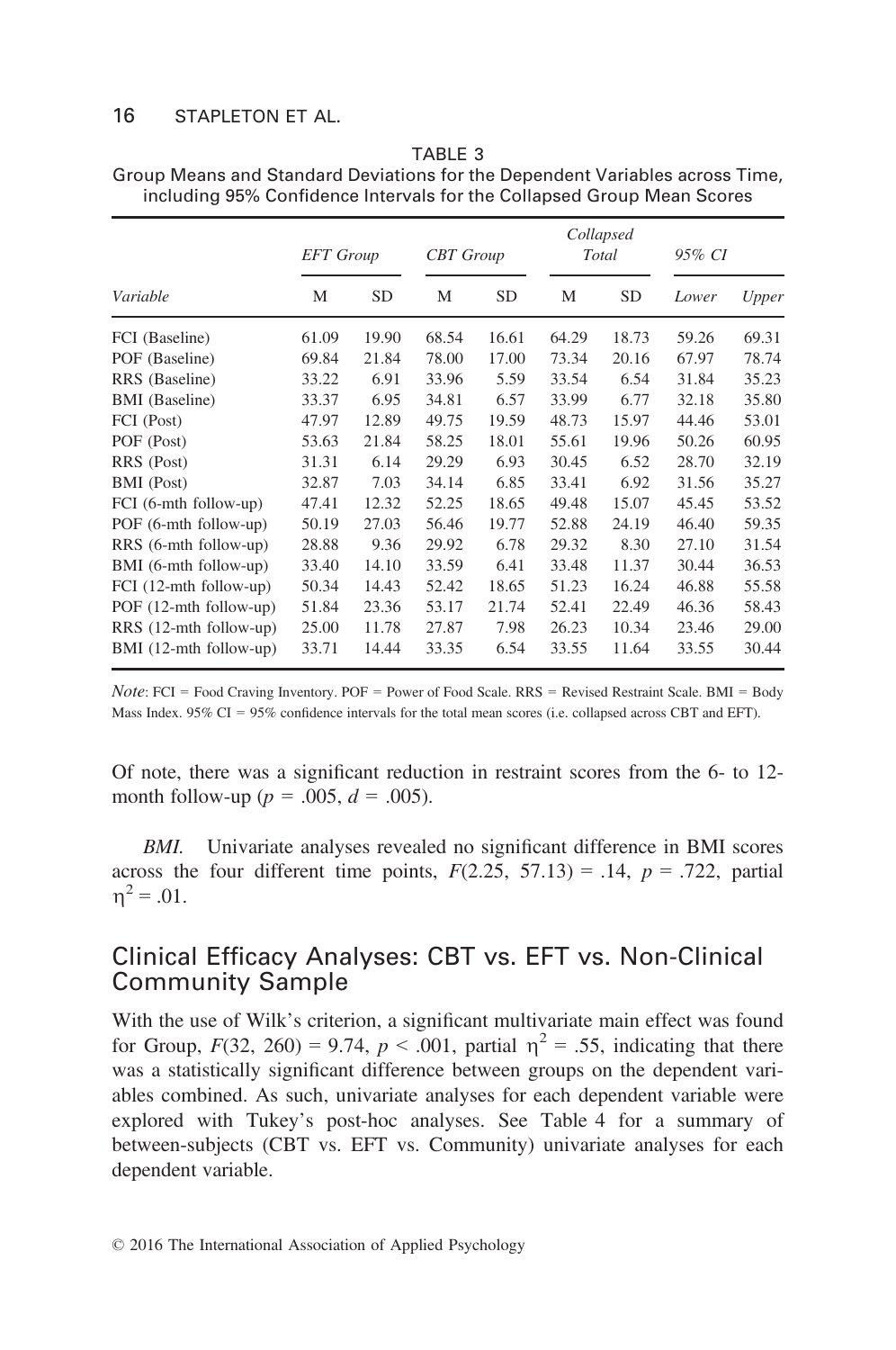| Variable + Time Point | p       | Cohen's d | <b>Effect Size Description</b> |  |  |
|-----------------------|---------|-----------|--------------------------------|--|--|
| Food Cravings         | < 0.001 |           |                                |  |  |
| $1 \rightarrow 2$     | < 0.001 | .89       | Large                          |  |  |
| $1 \rightarrow 3$     | < .001  | .87       | Large                          |  |  |
| $1 \rightarrow 4$     | < .001  | .74       | Medium-Large                   |  |  |
| $2 \rightarrow 3$     | .682    |           |                                |  |  |
| $3 \rightarrow 4$     | .311    |           |                                |  |  |
| Power of Food         | < .001  |           |                                |  |  |
| $1 \rightarrow 2$     | < .001  | .83       | Large                          |  |  |
| $1 \rightarrow 3$     | < 0.001 | .92       | Large                          |  |  |
| $1 \rightarrow 4$     | < .001  | .98       | Large                          |  |  |
| $2 \rightarrow 3$     | .367    |           |                                |  |  |
| $3 \rightarrow 4$     | .581    |           |                                |  |  |
| Restraint             | .028    |           |                                |  |  |
| $1 \rightarrow 2$     | < .001  | .48       | Medium                         |  |  |
| $1 \rightarrow 3$     | < .001  | .57       | Medium                         |  |  |
| $1 \rightarrow 4$     | < .001  | .85       | Large                          |  |  |
| $2 \rightarrow 3$     | .407    |           |                                |  |  |
| $3 \rightarrow 4$     | .005    | .33       | Small-Medium                   |  |  |
| <b>BMI</b>            | .722    |           |                                |  |  |
| $1 \rightarrow 2$     | .061    |           |                                |  |  |
| $1 \rightarrow 3$     | .657    |           |                                |  |  |
| $1 \rightarrow 4$     | .674    |           |                                |  |  |
| $2 \rightarrow 3$     | .996    |           |                                |  |  |
| $3 \rightarrow 4$     | .869    |           |                                |  |  |
|                       |         |           |                                |  |  |

TABLE 4 Simple Effects Analyses for Time Using Collapsed Group Mean Scores

Note:  $1 =$  pre-intervention,  $2 =$  post-intervention,  $3 = 6$ -mth follow-up,  $4 = 12$ -mth follow-up.  $p =$  significance value (to 3 decimal points).

Food Cravings. At pre-intervention, significant differences in food craving scores were observed between groups, with post-hoc Tukey's analyses indicating that the EFT and CBT groups had significantly higher food cravings scores than the community sample ( $p = .001$  and  $p < .001$ , respectively). At post-intervention, no significant differences were found between groups, indicating that both intervention groups had comparable food craving scores to the non-clinical community sample. This was maintained at the 6- and 12-month follow-ups (see Table 5).

Power of Food. At pre-intervention, significant differences in power of food scores were observed between groups, with post-hoc Tukey's analyses revealing that the EFT and CBT groups had significantly higher power of food scores than the community sample ( $p < .001$  and  $p < .001$ , respectively). Significant differences between groups were also observed at post-intervention; however, only the CBT group obtained significantly higher scores than the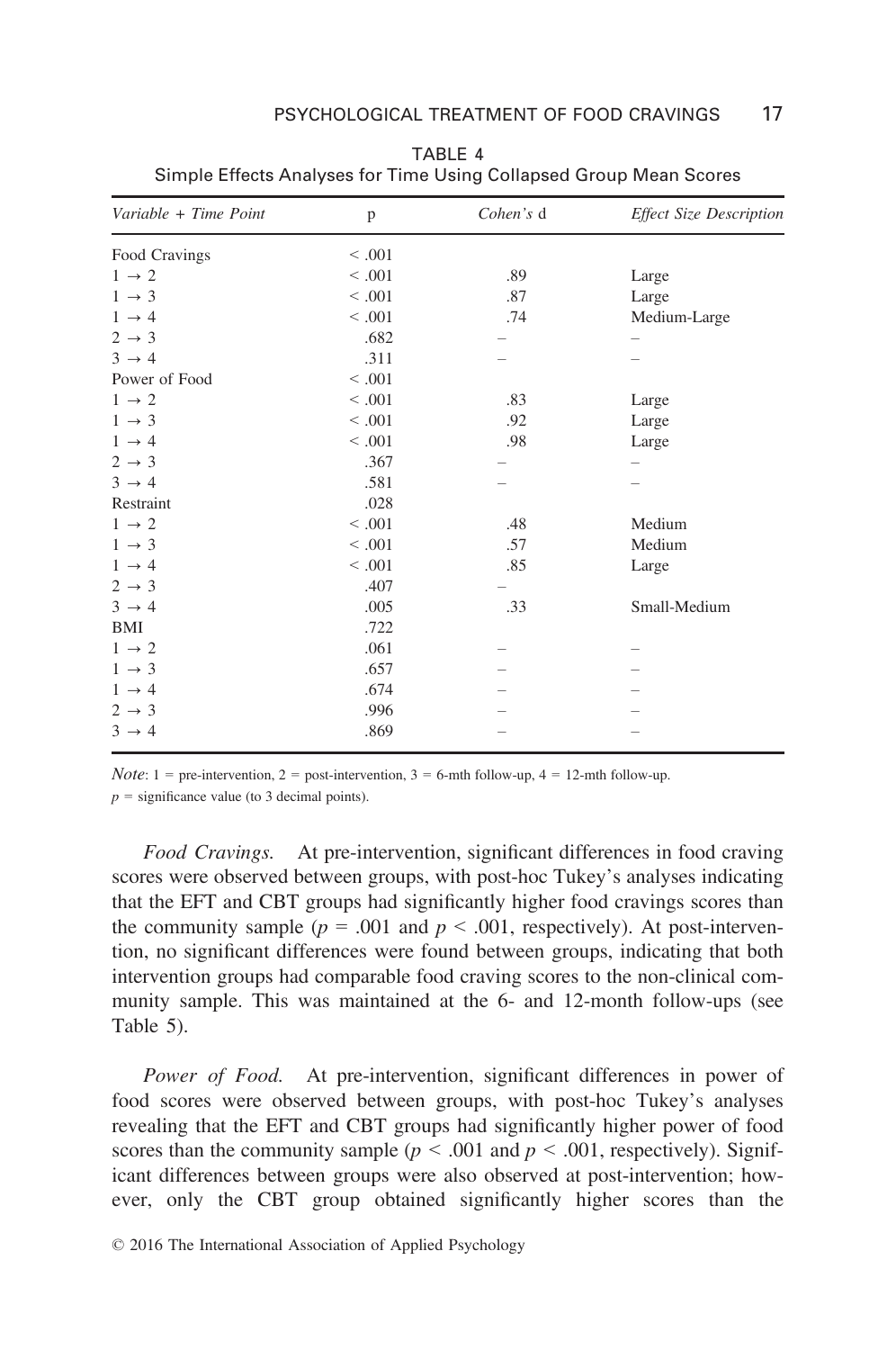| Variable               | <b>EFT</b> Group |           | <b>CBT</b> Group |           | Community<br>Sample      |           | Between-group<br><i>Effects</i> |         |
|------------------------|------------------|-----------|------------------|-----------|--------------------------|-----------|---------------------------------|---------|
|                        | M                | <b>SD</b> | M                | <b>SD</b> | M                        | <b>SD</b> | F                               | p       |
| FCI (Baseline)         | 61.09            | 19.90     | 68.54            | 16.61     | 49.03                    | 14.81     | 16.65                           | < 0.001 |
| POF (Baseline)         | 69.84            | 21.84     | 78.00            | 17.00     | 46.05                    | 16.32     | 42.59                           | < 0.001 |
| RRS (Baseline)         | 33.22            | 6.91      | 33.96            | 5.59      | 24.37                    | 6.36      | 36.17                           | < 0.001 |
| <b>BMI</b> (Baseline)  | 33.37            | 6.95      | 34.81            | 6.57      | 23.64                    | 4.43      | 63.68                           | < 0.001 |
| FCI (Post)             | 47.97            | 12.89     | 49.75            | 19.59     |                          |           | .10                             | .905    |
| POF (Post)             | 53.63            | 21.84     | 58.25            | 18.01     |                          |           | 5.49                            | .005    |
| RRS (Post)             | 31.31            | 6.14      | 29.29            | 6.93      |                          |           | 16.32                           | < 0.001 |
| BMI (Post)             | 32.87            | 7.03      | 34.14            | 6.85      | -                        |           | 55.19                           | < 0.001 |
| FCI (6-mth follow-up)  | 47.41            | 12.32     | 52.25            | 18.65     | $\overline{\phantom{0}}$ |           | .74                             | .478    |
| POF (6-mth follow-up)  | 50.19            | 27.03     | 56.46            | 19.77     | $\overline{\phantom{0}}$ |           | 2.80                            | .064    |
| RRS (6-mth follow-up)  | 28.88            | 9.36      | 29.92            | 6.78      |                          |           | 8.45                            | < 0.001 |
| BMI (6-mth follow-up)  | 33.40            | 14.10     | 33.59            | 6.41      | -                        |           | 27.51                           | < 0.001 |
| FCI (12-mth follow-up) | 50.34            | 14.43     | 52.42            | 18.65     | $\overline{\phantom{0}}$ |           | .48                             | .620    |
| POF (12-mth follow-up) | 51.84            | 23.36     | 53.17            | 21.74     |                          |           | 1.99                            | .140    |
| RRS (12-mth follow-up) | 25.00            | 11.78     | 27.87            | 7.98      | -                        |           | 1.80                            | .169    |
| BMI (12-mth follow-up) | 33.71            | 14.44     | 33.35            | 6.54      |                          |           | 26.88                           | < 0.001 |

TABLE 5 Means and Standard Deviations for the Intervention Groups Compared to the Non-Clinical Sample, including Univariate Between-Subjects Analyses

 $Note: FCI = Food Craving Inventory. POF = Power of Food Scale. RRS = Revised Restraint Scale. BMI = Body$ Mass Index.

community sample ( $p = .009$ ). At this time point, the EFT group appeared to have comparable power of food scores to the community sample, yet there was no significant difference in scores between the intervention groups. At the 6- and 12-month follow-ups, no significant differences between groups were observed, indicating that the EFT and CBT groups had comparable power of food scores to the community sample at these time points.

Restraint. At pre-intervention, significant differences in restraint scores were observed between groups, with post-hoc Tukey's analyses revealing that the EFT and CBT groups had significantly higher restraint scores than the community sample ( $p < .001$  and  $p < .001$ , respectively). At postintervention, significant differences were also found between groups. Post-hoc Tukey's analyses revealed that both the EFT and CBT groups obtained significantly higher restraint scores than the community sample  $(p < .001$  and  $p = .003$ , respectively). Similar results were also observed at the 6-month follow up, with both the EFT and CBT groups obtaining significantly higher restraint scores than the community sample ( $p = .007$  and  $p = .003$ , respectively). However, at the 12-month follow-up no significant differences were observed between groups, indicating that the restraint scores of both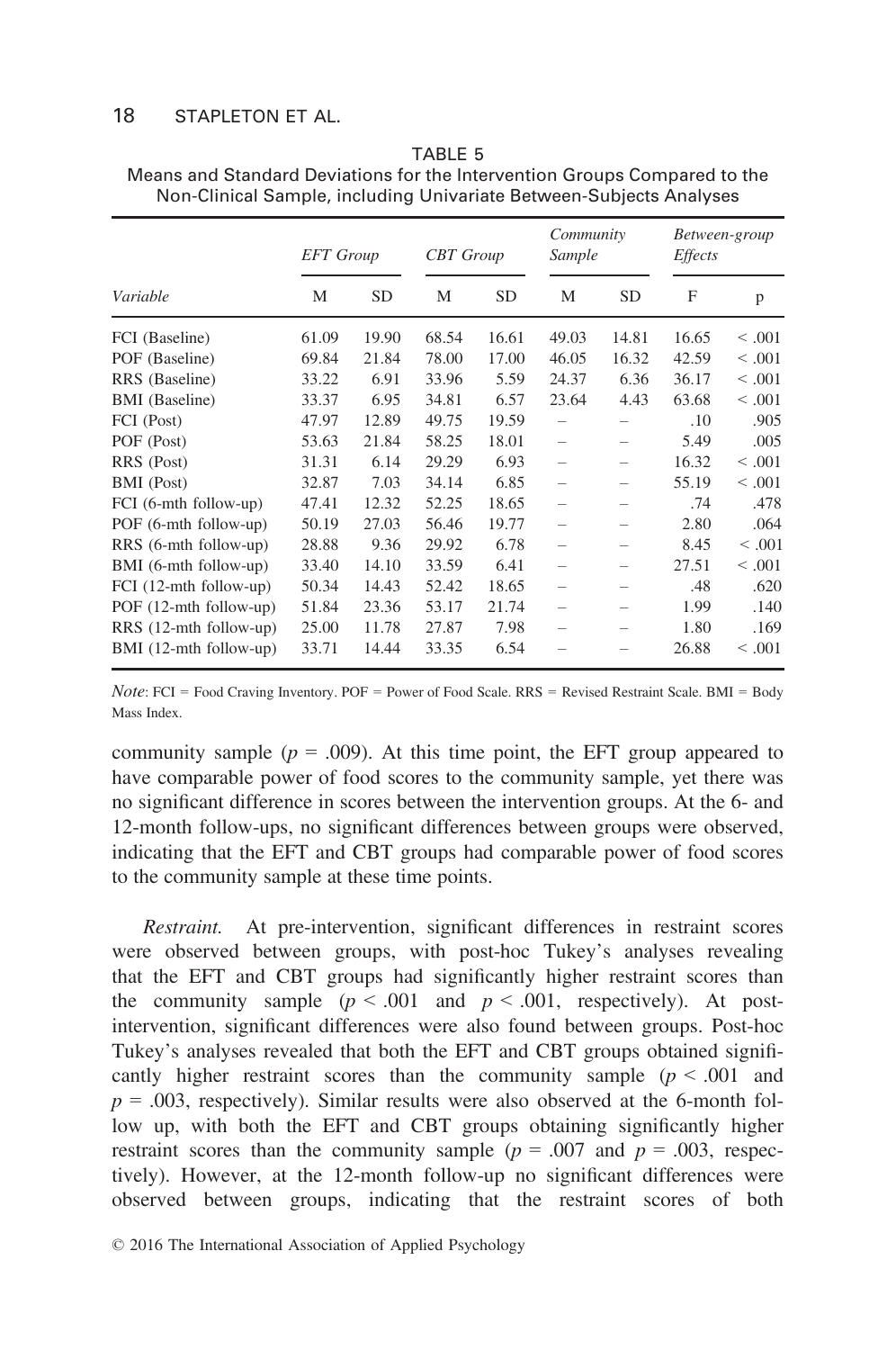intervention groups had reduced to a level comparable to the scores of the community sample.

BMI. At pre-intervention, significant differences in BMI scores were observed between groups, with post-hoc Tukey's analyses revealing that the EFT and CBT groups had significantly greater BMI scores than the community sample ( $p < .001$  and  $p < .001$ , respectively). At post-intervention, significant differences were also found between groups, with the EFT and CBT groups obtaining significantly higher BMI scores than the community sample ( $p < .001$ ) and  $p \leq 0.001$ , respectively). Similar results were also observed at the 6-month  $(p \leq .001$  and  $p \leq .001$ , respectively) and 12-month  $(p \leq .001$  and  $p \leq .001$ , respectively) follow-up periods, indicating that the BMI of both intervention groups did not reduce to a level comparable to the non-clinical community sample at any time point during the study.

### **DISCUSSION**

The present study contributes to the growing body of literature highlighting the need to scientifically explore the effectiveness of novel therapeutic approaches in the treatment of food cravings, particularly in overweight and obese populations. The present study examined the effect of EFT (a novel treatment approach) and CBT (an evidence-based treatment approach with a variety of conditions) in a controlled non-inferiority trial design. An additional aim of the current study was to explore the clinical impact of these treatments when compared to a nonclinical community sample.

# Comparison of Efficacy

Overall, results of the current study revealed the EFT and CBT programmes were equally effective in reducing food cravings, the perceived power of food, and dietary restraint, with these treatment improvements maintained 6 and 12 months following the interventions, demonstrating the robustness of treatment gains. No significant differences between groups were observed on any measure at any time point during the study, providing support for our first hypothesis. In addition to comparative efficacy, results of the study are also supportive of our third hypothesis, that any treatment gains achieved would be maintained at the 6- and 12-month follow-ups. As such, results of the current study are supportive of the retention of treatment effects detailed for CBT (Butler, Chapman, Forman, & Beck, 2006) and the durability of treatment outcomes observed in other EFT trials (Feinstein, 2008; Rowe, 2005; Wells et al., 2003). However, to robustly determine the enduring nature of these interventions, longer follow-up periods are required (e.g. 5 years) with much larger sample sizes.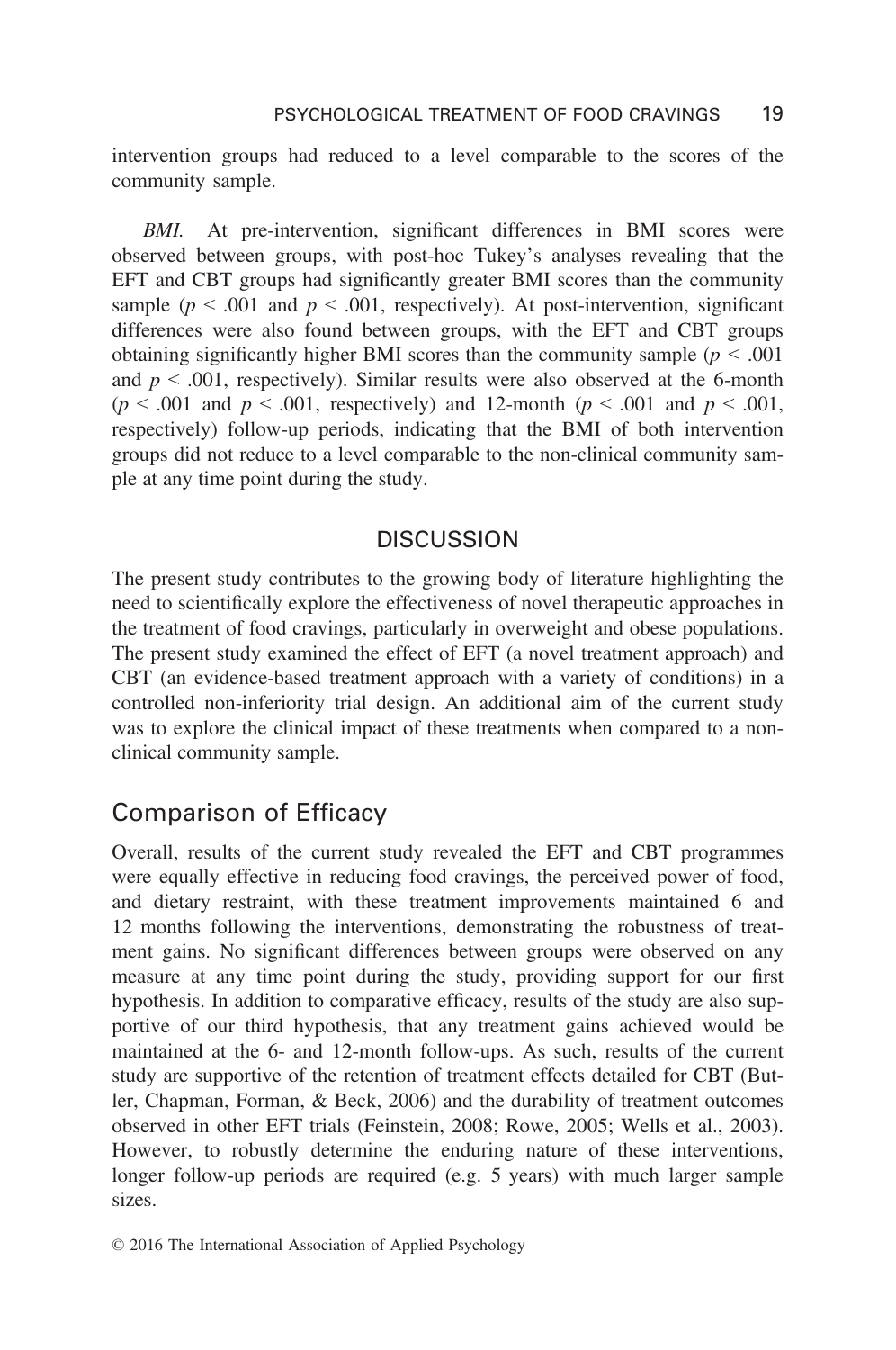Despite the promising treatment impact for the psychological outcome measures, no significant changes in BMI were observed for either intervention group across time. While it was not anticipated that significant reductions in BMI would be seen until the 12-month follow-up, no such decrease was revealed. As such, the results were inconsistent with our second hypothesis. Although a delayed BMI reduction was observed in Stapleton et al. (2011) at 12-months following a 4-week EFT intervention, the BMI results of the current study are not surprising given the absence of dietary or exercise instruction in the interventions. Previous research comparing CBT and CBT plus dietary and exercise instruction in 70 participants has revealed that a combination of CBT and dietary/exercise guidance results in significantly greater weight reductions at 3 months post-intervention, compared to CBT alone (Painot, Jotterand, Kammer, Fossati, & Golay, 2001). Thus, it is vital that future research explore the potential impact of EFT and CBT within the context of multicomponent interventions. Overall, we believe results of the current study suggest that adjunctive psychological techniques would be beneficial in weight management interventions.

# Clinical Impact

An additional aim of the current study was also to determine whether the reductions in food cravings, power of food, and dietary restraint were comparable to the scores of a non-clinical community sample within a normal BMI range. In this respect, we were interested in establishing the clinical significance of the interventions to ensure that reductions observed were clinically meaningful. For total food cravings, the scores of the intervention groups were comparable to the non-clinical community sample by post-intervention, with this maintained at the 6- and 12-month follow-ups. Of interest, the scores of the EFT group were actually lower than the community sample at post-intervention and at the 6-month follow-up; however, this difference was not statistically significant. In terms of perceived power of food, the scores of the EFT group were within a non-clinical range by post-intervention; however, scores of the CBT group only became comparable to the community sample at the 6-month follow-up. Both intervention groups also had power of food scores comparable to the community sample at the 12-month follow-up.

For dietary restraint, the observed reductions for both interventions only became comparable to the non-clinical community sample at the 12-month follow-up. It is also important to highlight that the mean score of the community sample fell within a range indicative of dietary restraint. While some studies have indicated that community samples exhibit disordered eating behaviours, possibly due to socially and culturally determined perceptions of appropriate food intake and dietary ideals (Wardle, Steptoe, Oliver & Lipsey, 2000), the absence of elevation on other variables potentially suggests that the restraint scale may over-pathologise eating-related behaviours. Further research is needed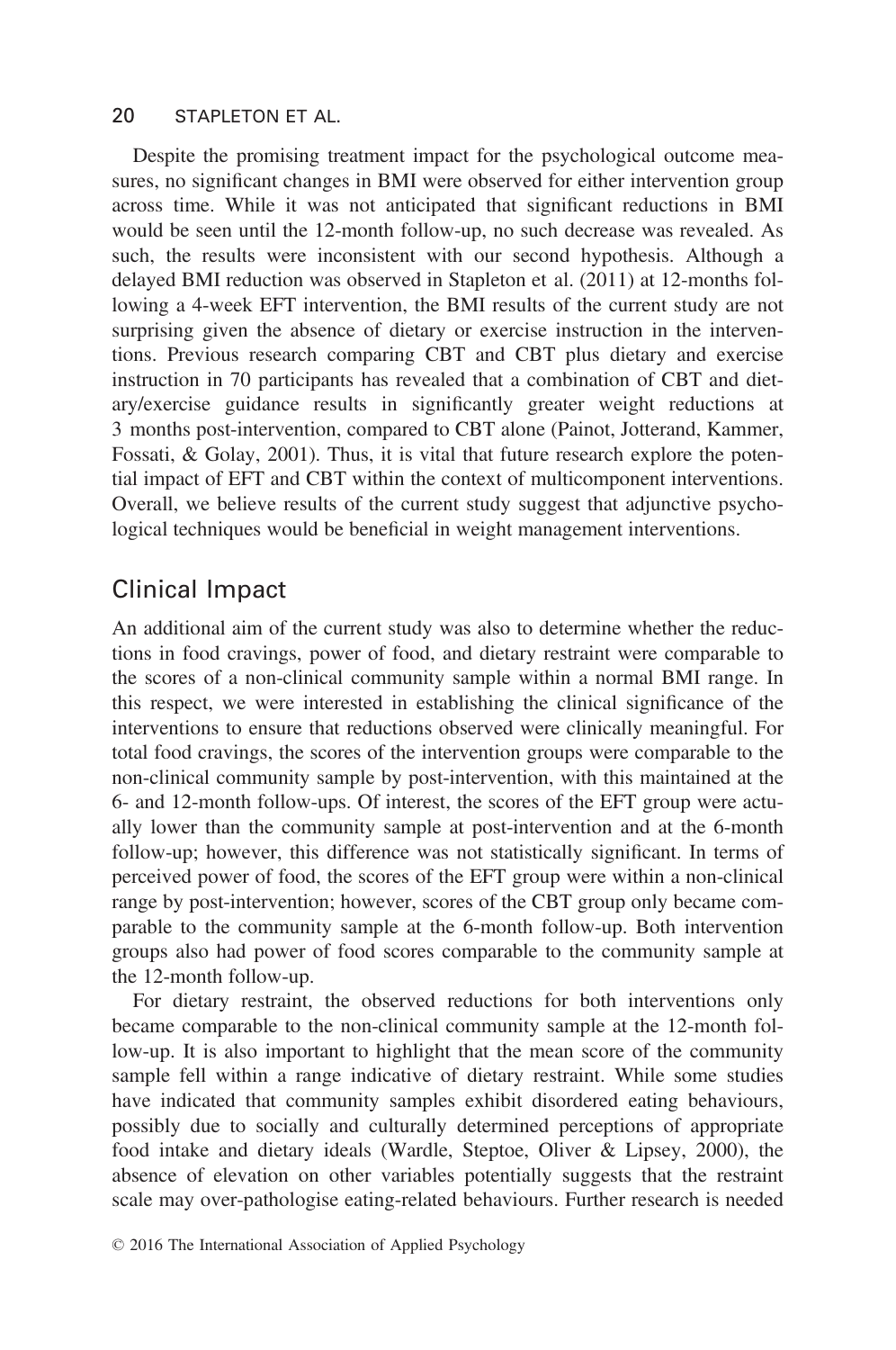to clarify this observation, and future studies may benefit from including alternative measures of dietary restraint.

# Limitations and Future Directions

Despite the promising nature of the findings, certain limitations are noted. First, the majority of participants in both groups were female and from the same community, therefore generalisability of the results to males and wider community populations is limited. Similarly, the sample size was relatively small, thus reducing statistical power. Despite diligent follow-up procedures there was attrition during follow-up. It is unclear whether these non-responders did or did not benefit from therapeutic intervention, which may have altered the outcome of the results; however, attrition was consistent across both interventions. Future research should endeavour to rectify these sampling limitations by evaluating EFT and CBT in a larger, gender-balanced sample, ideally from multiple locations. The current study could also have been improved by incorporating an active control condition to enhance our understanding of the difference between EFT and CBT approaches, and how EFT could potentially contribute to therapeutic outcomes not covered within CBT-based treatment.

While social validity scales were incorporated into the treatment protocols, it is possible that social desirability, placebo effect, therapist effects, perceived pressure to report improvements, or group dynamics influenced results. Given that the current study delivered both interventions via a group format, it would be of benefit to determine whether similar results are obtained via individual intervention delivery. It would also be crucial to assess or measure physical activity in future studies, as this may have been a confounding variable in the current study.

# Concluding Remarks

This is the first study to examine and compare the effectiveness of EFT and CBT in reducing food cravings in a group of obese adults. Overall, findings indicated that EFT and CBT were equally effective in reducing food cravings, one's responsiveness to food in the environment, and dietary restraint, with Cohen's effect size values suggesting moderate to high practical significance in both interventions. In addition to comparable efficacy, our results demonstrated that both interventions are capable of producing treatment effects that are clinically meaningful, particularly for psychological outcomes. While reductions in BMI were not observed, the current study supports the suggestion that psychological interventions are beneficial for food cravings and both CBT and EFT could serve as vital adjunct tools in the management of obesity. Further replication and longitudinal follow-up studies are required to confirm and validate the efficacy and robustness of EFT in the treatment of food cravings, and examine the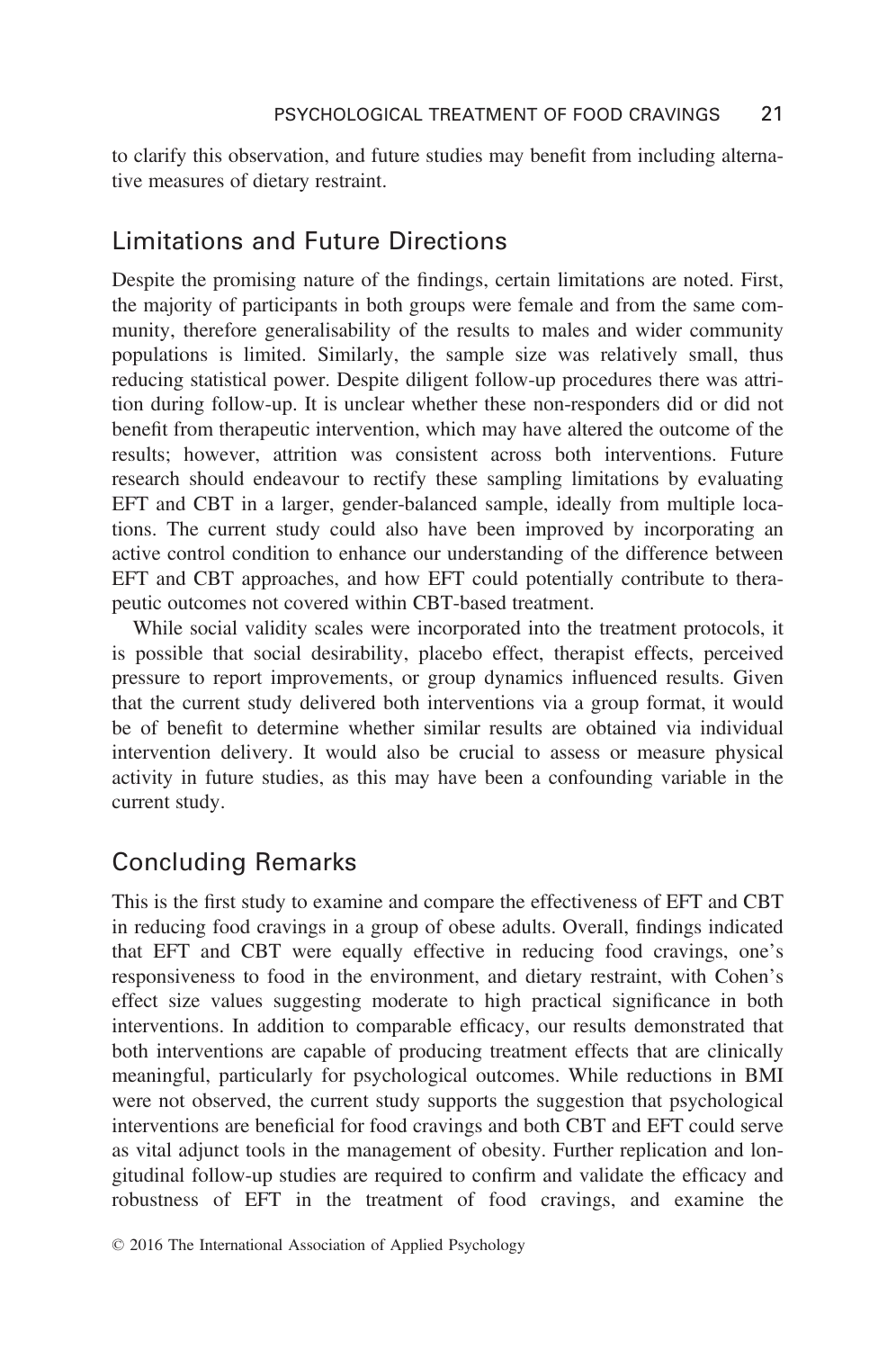mechanisms that are likely to underlie the effectiveness of EFT and how these differ from those for CBT. Ultimately, it is hoped that consumers in the future will have a range of management tools to select from in the worldwide battle against obesity.

# CONFLICTS

There are no known conflicts of interest relating to authors of this paper.

#### **REFERENCES**

- Aitken, R.J., Allman-Farinelli, M.A., King, L.A., & Bauman, A.E. (2009). Current and future costs of cancer, heart disease and stroke attributable to obesity in Australia: A comparison of two birth cohorts. Asia Pacific Journal of Clinical Nutrition, 18, 63–70.
- Armijo-Olivo, S., Warren, S., & Magee, D. (2009). Intention to treat analysis, compliance, drop-outs and how to deal with missing data in clinical research: A review. Physical Therapy Reviews, 14, 36–49. doi[:10.1179/174328809X405928](http://dx.doi.org/10.1179/174328809X405928).
- Blundell, J., Stubbs, R., Golding, C., Croden, F., Alam, R., Whybrow, S., et al. (2005). Resistance and susceptibility to weight gain: Individual variability in response to a high-fat diet. Physiology & Behavior, 86, 614–622.
- Buckroyd, J., & Rother, S. (2008). Psychological responses to eating disorders and obesity: Recent and innovative work. London: John Wiley & Sons.
- Butler, A.C., Chapman, J.E., Forman, E.M., & Beck, A.T. (2006). The empirical status of cognitive behavioural therapy: A review of meta-analyses. Clinical Psychology Review, 26, 17–31. doi:[10.1016/j.cpr.2005.07.003](http://dx.doi.org/10.1016/j.cpr.2005.07.003).
- Cappelleri, J.C., Bushmakin, A.G., Gerber, R.A., Leidy, N.K., Sexton, C.C., Karlsson, J., et al. (2009). Evaluating the Power of Food Scale in obese subjects and a general sample of individuals: Development and measurement properties. International Journal of Obesity, 33, 913–922.
- Cherkin, D.C., Sherman, K.J., Avins, A.L., Erro, J.H., Ichikawa, L., Barlow, W.E., et al. (2009). A randomized trial comparing acupuncture, simulated acupuncture, and usual care for chronic low back pain. Archives of Internal Medicine, 169 (9), 858–866. doi:[10.1001/archinternmed.2009.65.](http://dx.doi.org/10.1001/archinternmed.2009.65)
- Church, D. (2010). The treatment of combat trauma in veterans using EFT (Emotional Freedom Techniques): A pilot protocol. Traumatology, 15 (1), 45–55.
- Church, D. (2013). Clinical EFT as an evidence-based practice for the treatment of psychological and physiological conditions. Scientific Research, 4, 645–654.
- Church, D., & Brooks, A.J. (2010). The effect of a brief EFT (Emotional Freedom Techniques) self-intervention on anxiety, depression, pain and cravings in healthcare workers. Integrative Medicine: A Clinician's Journal, 9 (5), 40–44.
- Church, D., Geronilla, L., & Dinter, I. (2009). Psychological symptom change in veterans after six sessions of Emotional Freedom Techniques (EFT): An observational study. [Electronic journal article]. International Journal of Healing and Caring, 9 (1).
- Church, D., Piña, O., Reategui, C., & Brooks, A. (2012). Single-session reduction of the intensity of traumatic memories in abused adolescents after EFT: A randomized controlled pilot study. Traumatology, 18 (3), 73–79. doi[:10.1177/1534765611426788.](http://dx.doi.org/10.1177/1534765611426788)

© 2016 The International Association of Applied Psychology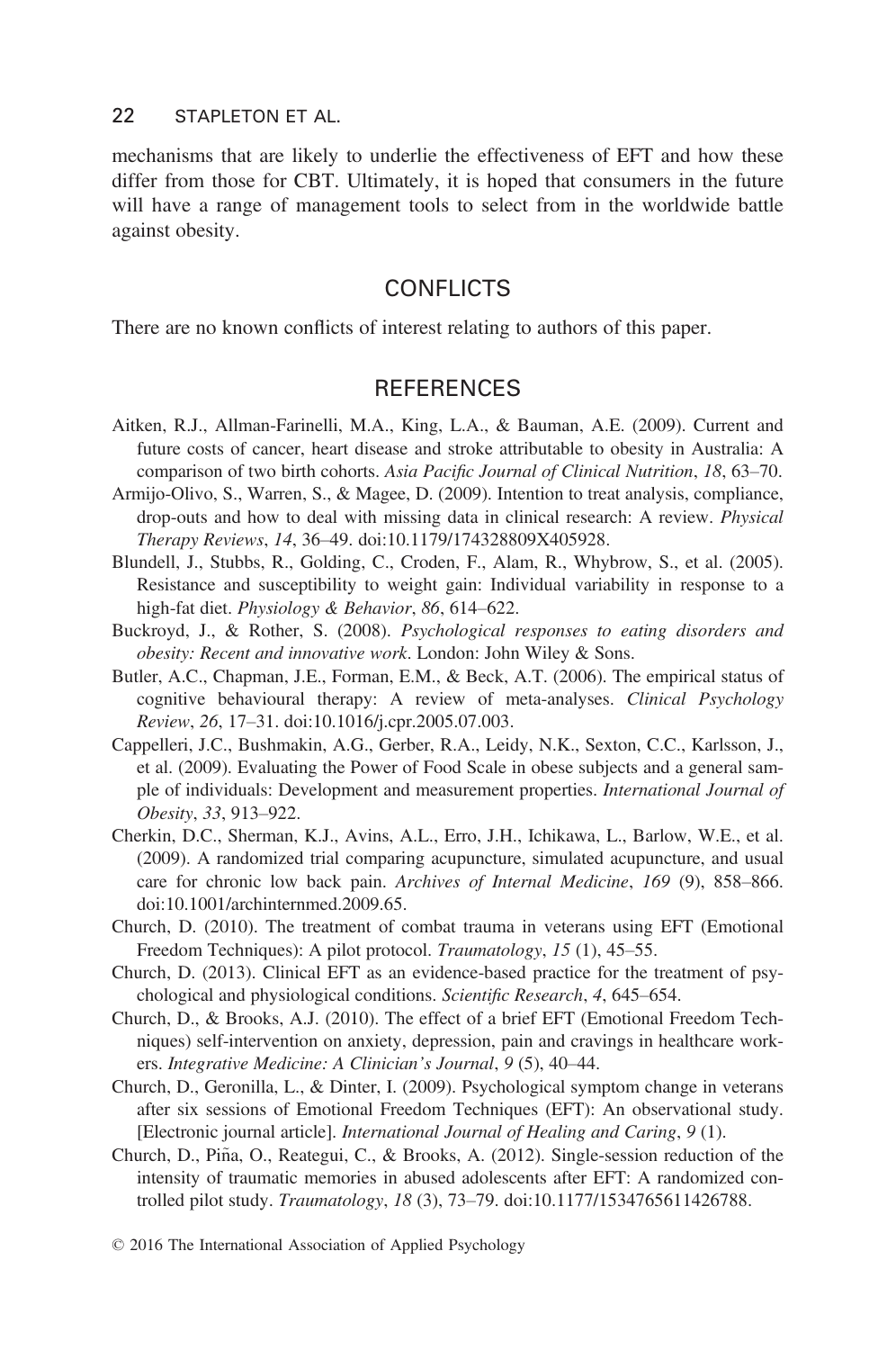- Church, D., & Wilde, N. (2013). Emotional eating and weight loss following Skinny Genes: A six week online program. Proceedings of the Annual Conference of the Association for Comprehensive Energy Psychology, May 2013.
- Cooper, Z., & Fairburn, C.G. (2001). A new cognitive behavioural approach to the treatment of obesity. Behaviour Research and Therapy, 39, 499–511.
- Craig, G. (2010). The EFT manual. Santa Rosa, CA: Energy Psychology Press.
- Craig, G., & Fowlie, A. (1995). Emotional freedom techniques: The manual. Sea Ranch, CA: Author.
- Davis, C., & Katzman, M.A. (1998). Chinese men and women in the United States and Hong Kong: Body and self-esteem ratings as a prelude to dieting and exercise. International Journal of Eating Disorders, 23, 99–102.
- Delahanty, L.M., Meigs, J.B., Hayden, D., Williamson, D.A., & Nathan, D.M. (2002). Psychological and behavioural correlates of baseline BMI in the Diabetes Prevention Program (DPP). Diabetes Care, 25, 192–198. doi:[10.2337/diacare.25.11.1992](http://dx.doi.org/10.2337/diacare.25.11.1992).
- Fairburn, C.G., Marcus, M.D., & Wilson, G.T. (1993). Cognitive-behavioral therapy for binge eating and bulimia nervosa: A comprehensive treatment manual. In C.G. Fairburn & G.T. Wilson (Eds.), Binge eating: Nature, assessment and treatment (pp. 361– 404). New York: Guilford Press.
- Faul, F., Erdfelder, E., Lang, A.-G., & Buchner, A. (2007). G\*Power 3: A flexible statistical power analysis program for the social, behavioral, and biomedical sciences. Behavior Research Methods, 39, 175–191.
- Fedoroff, I.C., Polivy, J., & Herman, C.P. (1997). The effect of pre-exposure to food cues on the eating behavior of restrained and unrestrained eaters. Appetite, 28, 33–47.
- Feinstein, D. (2008). Energy psychology: A review of the preliminary evidence. Psychotherapy: Theory, Research, Practice, and Training, 45, 199–213. Retrieved from:<http://www.innersource.net/ep/epresearch.html>
- Feinstein, D. (2012). Acupoint stimulation in treating psychological disorders: Evidence of efficacy. Review of General Psychology, 4, 59–80.
- Flint, G.A., Lammers, W., & Mitnick, D.G. (2005). Emotional freedom techniques. Journal of Aggression, Maltreatment & Trauma, 12 (1), 125–150.
- Franken, I.H.A., & Muris, P. (2005). Individual differences in reward sensitivity are related to food craving and relative body weight in healthy women. Appetite, 45, 198–201.
- Gendall, K.A., Joyce, P.R., Sullivan, P.F., & Bulik, C.M. (1998). Food cravers: Characteristics of those who binge. International Journal of Eating Disorders, 23, 353–360.
- Haddock, C.K., & Dill, P.L. (2000). The effects of food on mood and behavior: Implications for the addictions model of obesity and eating disorders. Drugs & Society, 15 (1–2), 17–47. doi:[10.1300/J023v15n01\\_02](http://dx.doi.org/10.1300/J023v15n01_02).
- Heatherton, T.F., Herman, C.P., Polivy, J., King, G.A., & McGree, S.T. (1988). The (mis)measurement of restraint: An analysis of conceptual and psychometric issues. Journal of Abnormal Psychology, 97, 19–28.
- Herman, C.P., & Polivy, J. (1980). Restrained eating. In A.J. Standard (Ed.), Obesity (pp. 208–225). Philadelphia, PA: W.B. Saunders.
- Ismail, K., Winkley, K., & Rabe-Hesketh, S. (2004). Systematic review and meta-analysis of randomised controlled trials of psychological interventions to improve glycaemic control in patients with type 2 diabetes. The Lancet, 363, 1589–1597. doi[:10.1016/](http://dx.doi.org/10.1016/S0140-6736(04)16202-8) [S0140-6736\(04\)16202-8](http://dx.doi.org/10.1016/S0140-6736(04)16202-8).

<sup>©</sup> 2016 The International Association of Applied Psychology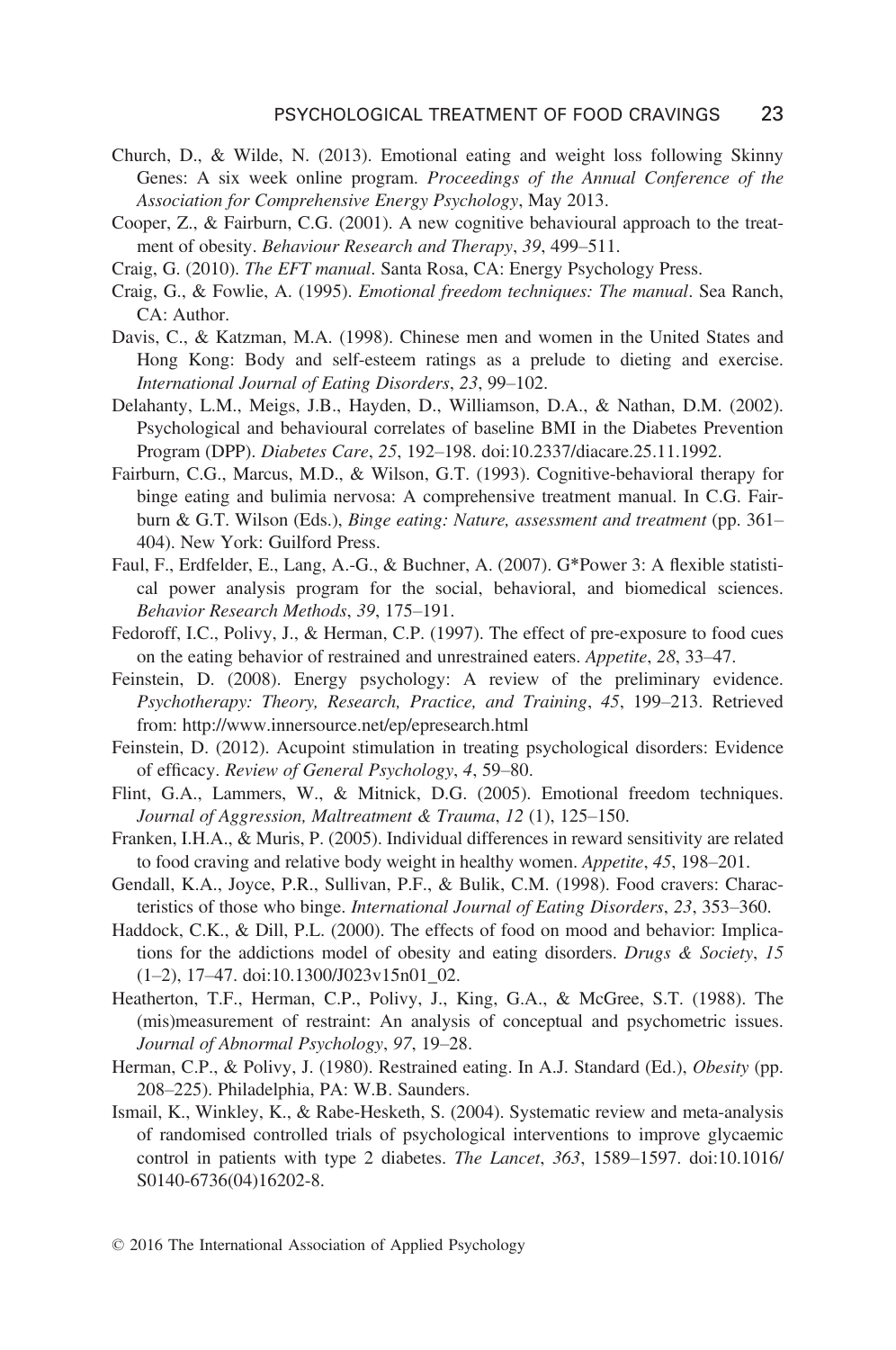- Jakubowicz, D., Froy, O., Wainstein, J., & Boaz, M. (2011). Meal timing and composition influence ghrelin levels, appetite scores and weight loss maintenance in overweight and obese adults. Steroids, 77, 323–331.
- Kelly, T., Yang, W., Chen, C.S., Reynolds, K., & He, J. (2008). Global burden of obesity in 2005 and projections to 2030. International Journal of Obesity, 32, 1431–1437. doi:[10.1038/ijo.2008.102](http://dx.doi.org/10.1038/ijo.2008.102).
- Kemps, E., & Tiggemann, M. (2010). A cognitive experimental approach to understanding and reducing food cravings. Current Directions in Psychological Science, 19, 86– 90. doi[:10.1177/0963721410364494.](http://dx.doi.org/10.1177/0963721410364494)
- Klem, M.L., Klesges, R.C., Bene, C.R., & Mellon, M.W. (1990). A psychometric study of restraint: The impact of race, gender, weight, and marital status. Addictive Behaviours, 15, 147–152.
- Laessle, R.G., Tuschl, R.J., Kotthaus, B.C., & Pirke, K.M. (1989). A comparison of the validity of three scales for the assessment of dietary restraint. Journal of Abnormal Psychology, 98, 504–507.
- Lafay, L., Thomas, F., Mennen, L., Charles, M.A., Eschwege, E., Borys, J.-M., et al. (2001). Gender differences in the relation between food cravings and mood in an adult community: Results from the Fleurbaix Laventie Ville Sante Study. International Journal of Eating Disorders, 29, 195–204.
- Lim, S.S., Norman, R.J., Clifton, P.M., & Noakes, M. (2009). Psychological effects of prescriptive versus general lifestyle advice for weight loss in young women. Journal of the American Dietetic Association, 109, 1917–1921. doi[:10.1016/](http://dx.doi.org/10.1016/j.jada.2009.08.008) [j.jada.2009.08.008](http://dx.doi.org/10.1016/j.jada.2009.08.008).
- Lowe, M.R., Butryn, M.L., Didie, E.R., Annunziato, R.A., Thomas, J.G., Crerand, C.E., et al. (2009). The Power of Food Scale: A new measure of the psychological influ-ence of the food environment. Appetite, 53, 114–118. doi:[10.1016/](http://dx.doi.org/10.1016/j.appet.2009.05.016) [j.appet.2009.05.016.](http://dx.doi.org/10.1016/j.appet.2009.05.016)
- Mak, K.K., & Lai, C.M. (2012). Assessment of dietary restraint: Psychometric properties of the Revised Restraint Scale in Hong Kong adolescents. International Journal of Behavioural Medicine, 19, 199–207. doi[:10.1007/s12529-011-9161-x](http://dx.doi.org/10.1007/s12529-011-9161-x).
- Mann, T., Tomiyama, A.J., Westling, E., Lew, A.M., Samuels, B., & Chatman, J. (2007). Medicare's search for effective obesity treatments: Diets are not the answer. American Psychologist, 62, 220–233. doi[:10.1037/0003-066X.62.3.220](http://dx.doi.org/10.1037/0003-066X.62.3.220).
- Massey, A., & Hill, A.J. (2012). Dieting and food craving: A descriptive, quasiprospective study. Appetite, 58, 781–785. doi:[10.1016/j.appet.2012.01.020](http://dx.doi.org/10.1016/j.appet.2012.01.020).
- Moreno, S., Rodríguez, S., Fernandez, M.C., Tamez, J., & Cepeda-Benito, A. (2008). Clinical validation of the trait and state versions of the Food Craving Questionnaire. Assessment, 15, 375–387. doi[:10.1177/1073191107312651.](http://dx.doi.org/10.1177/1073191107312651)
- National Health and Medical Research Council (2013). Clinical practice guidelines for the management of overweight and obesity in adults, adolescents and children in Australia. Melbourne: National Health and Medical Research Council.
- Overduin, J., & Jansen, A. (1996). Food cue reactivity in fasting and non-fasting subjects. European Eating Disorders Review, 4, 249–259.
- Painot, D., Jotterand, S., Kammer, A., Fossati, M., & Golay, A. (2001). Simultaneous nutritional cognitive behavioural therapy in obese adults. Patient Education and Counselling, 42, 47–52. doi[:10.1016/S0738-3991\(00\)00092-6.](http://dx.doi.org/10.1016/S0738-3991(00)00092-6)

<sup>©</sup> 2016 The International Association of Applied Psychology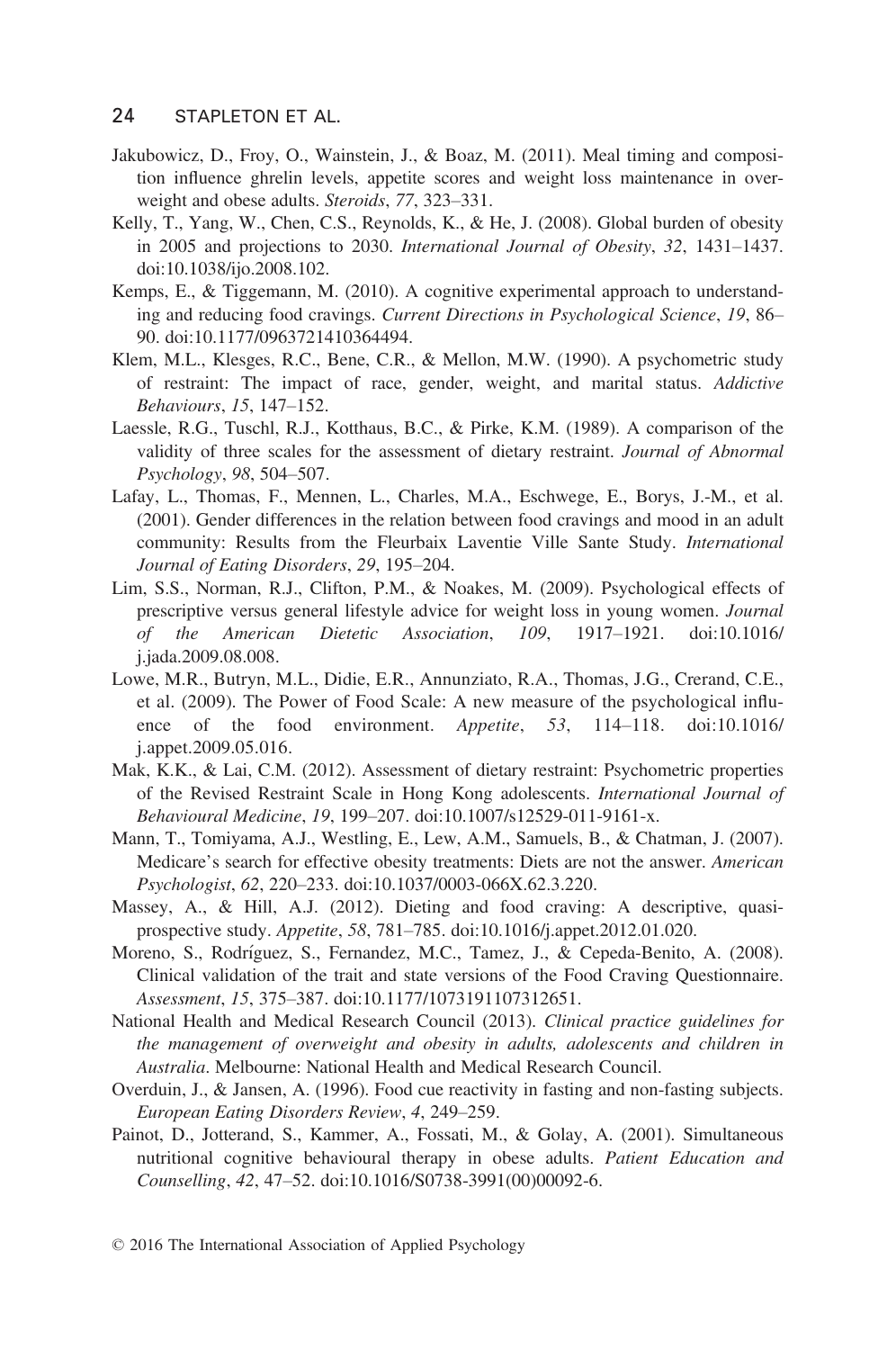- Reilly, J.J., & Kelly, J. (2011). Long-term impact of overweight and obesity in childhood and adolescence on morbidity and premature mortality in adulthood: Systematic review. International Journal of Obesity, 35, 891–898. doi[:10.1038/](http://dx.doi.org/10.1038/ijo.2010.222) [ijo.2010.222.](http://dx.doi.org/10.1038/ijo.2010.222)
- Rowe, J. (2005). The effects of EFT on long-term psychological symptoms. Counselling and Clinical Psychology, 2, 104–111.
- Schuurmans, J., Comijs, H., Emmelkamp, P.M., Weijnen, I.J., van den Hout, M., & van Dyck, R. (2009). Long-term effectiveness and prediction of treatment outcome in cognitive behavioral therapy and sertraline for late-life anxiety disorders. International Psychogeriatrics, 21, 1148–1159. doi[:s1041610209990536](http://dx.doi.org/s1041610209990536).
- Shaw, K., O'Rourke, P., Del Mar, C., & Kenardy, J. (2005). Psychological interventions for overweight or obesity. Cochrane Database of Systematic Reviews, 2, 456–471. doi:[10.1002/14651858.CD003818.pub2.](http://dx.doi.org/10.1002/14651858.CD003818.pub2)
- Stapleton, P., Sheldon, T., & Porter, B. (2012). Clinical benefits of emotional freedom techniques on food cravings at 12-months follow-up: A randomized controlled trial. Energy Psychology, 4, 1–12.
- Stapleton, P.B., Sheldon, T., Porter, B., & Whitty, J. (2011). A randomized clinical trial of a meridian-based intervention for food cravings with six-month follow-up. Behaviour Change, 28, 1–16.
- Steel, D., Kemps, E., & Tiggemann, M. (2006). Effects of hunger and visuo-spatial interference on imagery-induced food cravings. Appetite, 46, 36–40. doi[:10.1016/](http://dx.doi.org/10.1016/j.appet.2005.11.001) [j.appet.2005.11.001.](http://dx.doi.org/10.1016/j.appet.2005.11.001)
- Strategic Advantages (2000). Symptom Assessment-45 questionnaire (SA-45). New York: Multi-Health Systems Inc.
- Stroebe, W., Papies, E.K., & Aarts, H. (2008). From homeostatic to hedonic theories of eating: Self-regulatory failure in food-rich environments. Applied Psychology: An International Review, 57, 172–193. doi:[10.1111/j.1464-](http://dx.doi.org/10.1111/j.1464-0597.2008.00360) [0597.2008.00360](http://dx.doi.org/10.1111/j.1464-0597.2008.00360).
- Tiggemann, M., & Kemps, E. (2005). The phenomenology of food cravings: The role of mental imagery. Appetite, 45, 305–313.
- Turk, M.W., Yang, K., Hravnak, M., Sereika, S.M., Ewing, L.J., & Burke, L.E. (2009). Randomized clinical trials of weight loss maintenance: A review. Journal of Cardiovascular Nursing, 24, 58–80.
- Wadden, T.A., Steen, S.N., Wingate, B.J., & Foster, G.D. (1996). Psychosocial consequences of weight reduction: How much weight loss is enough? American Journal of Clinical Nutrition, 63, 461–465.
- Wansink, B., Cheney, M.M., & Chan, N. (2003). Exploring comfort food preferences across age and gender. Physiology & Behavior, 79, 739–747. doi:[10.1016/S0031-9384](http://dx.doi.org/10.1016/S0031-9384(03)00203-8) [\(03\)00203-8](http://dx.doi.org/10.1016/S0031-9384(03)00203-8).
- Wardle, J., Steptoe, A., Oliver, G., & Lipsey, Z. (2000). Stress, dietary restraint, and food intake. Journal of Psychosomatic Research, 48, 195–202. doi:[10.1016/S0022-3999](http://dx.doi.org/10.1016/S0022-3999(00)00076-3) [\(00\)00076-3](http://dx.doi.org/10.1016/S0022-3999(00)00076-3).
- Wells, S., Polglase, K., Andrews, H.B., Carrington, P., & Baker, A.H. (2003). Evaluation of a meridian-based intervention, emotional freedom techniques (EFT), for reducing specific phobias of small animals. Journal of Clinical Psychology, 59, 943-966.

<sup>©</sup> 2016 The International Association of Applied Psychology